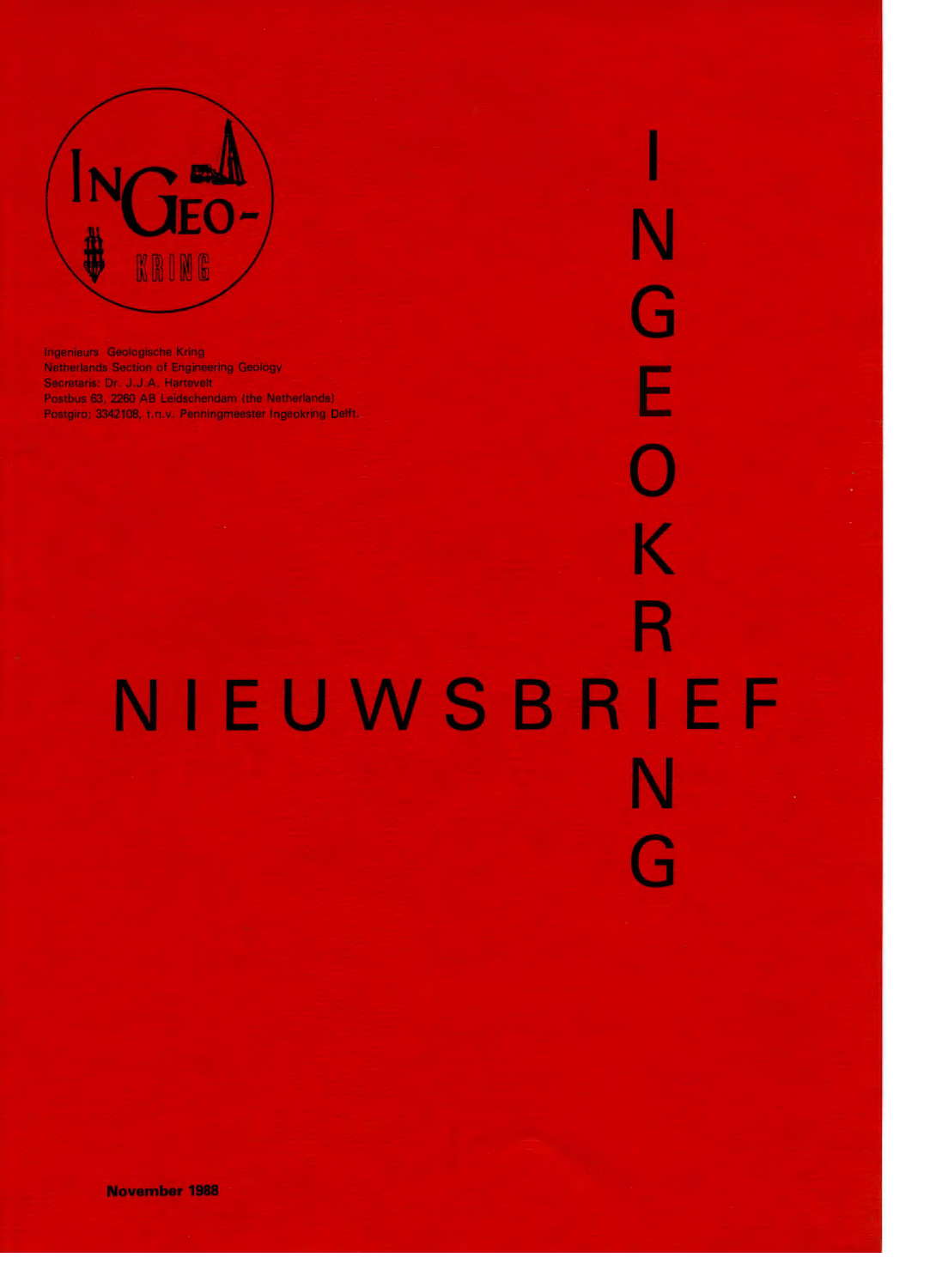### NIEUWSBRIEF INGEOKRING

november 1988

| Inhoud:                                                                                                                                    | pag. |
|--------------------------------------------------------------------------------------------------------------------------------------------|------|
| Van de redaktie                                                                                                                            | 3    |
| The influence of discontinuities with respect to the<br>groundwater flow in the limestone aquifers of South-<br>Limburg<br>Ir. R.G. de Wit | 5    |
| Reglement van de Ingenieurs-Geologische Kring                                                                                              | 15   |
| 2500 km Noord, van 0 tot 815 meter diepte<br>W.O. Molendijk                                                                                | 19   |
| Book Review: Ground mechanics in hard rock mining,<br>by M.L. Jeremic (1987), A.A. Balkema, Rotterdam<br>Drs. P.N.W. Verhoef               | 21   |
| Some comments on Maurenbrecher's review of the 9th<br>European Conference on Soil Mechanics and Foundation<br>Engineering in Dublin        |      |
| J.D. Nieuwenhuis, Grondmechanica Delft                                                                                                     | 23   |
| Reply by P.M. Maurenbrecher M.Sc.                                                                                                          | 23   |
| Conferences, Seminars and Symposia                                                                                                         | 25   |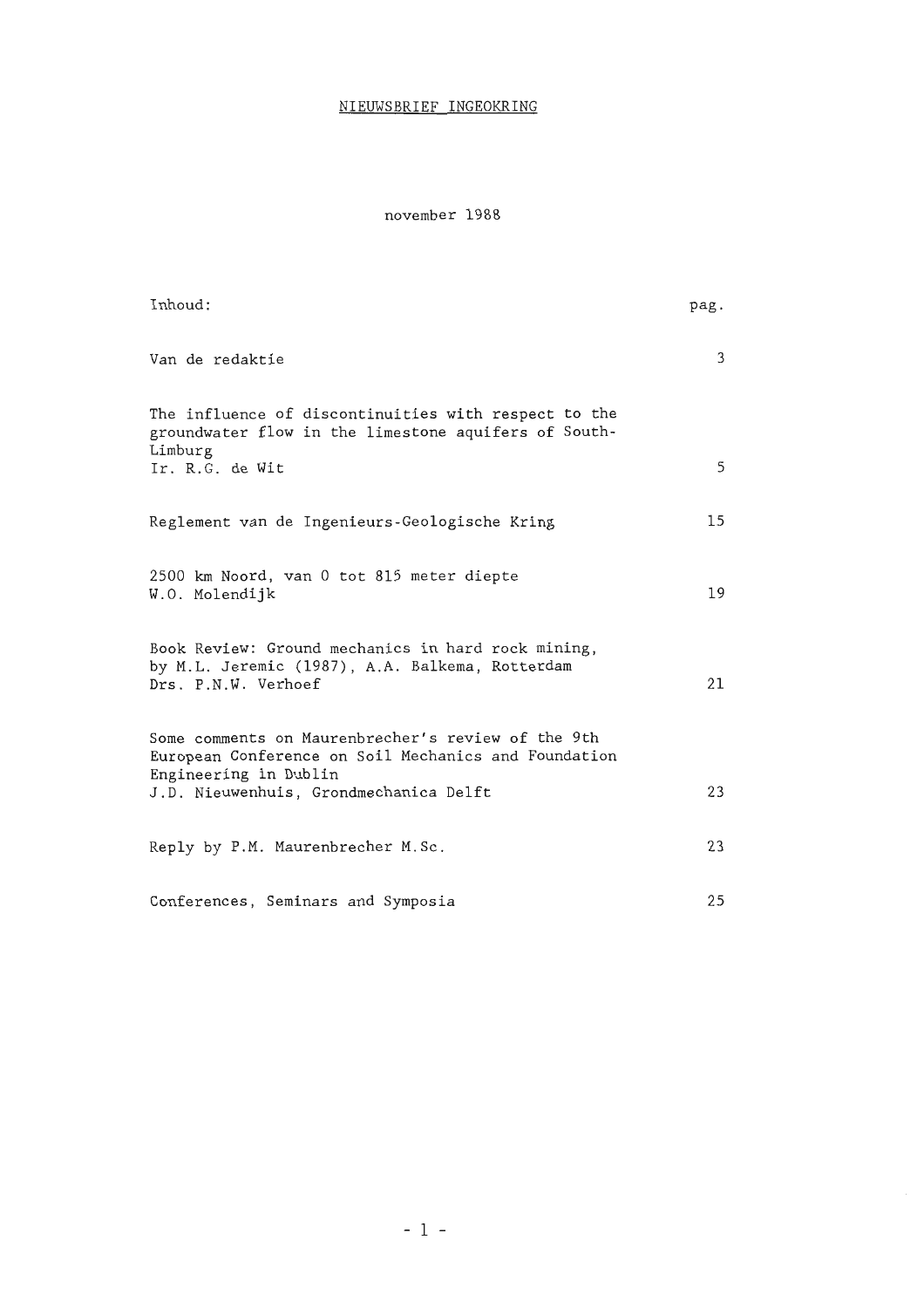

### **ACTIVE IN ALL OFFSHORE AREAS**

 $\frac{4}{3}$  .

### **SOIL INVESTIGATIONS**

- Drilling and sampling
- Electric penetrometer testing
- **•** In-Situ testing

### **TESTING**

- **Soils laboratory**
- Material testing laboratory
- Chemica! laboratory





### **ENGINEERING**

- Foundation engineering and engineering geology
- Earthquake engineering, seismology and soil dynamics
- Computer services

### **CONSTRUCTION SUPERVISION**

- Dynamic load testing of piles
- Pile-hammer monitoring
- Structural monitoring

### **EOUIPMENT SALES**

- Standard offshore soil investigation equipment can be offered for purchase or on lease, depending on clients wishes
- Special offshore equipment can be developed to meet clients requirements



**Fugro-McClelland B.V.,** 10 Veurse Achterweg, P.O. Box 41, 2260 AA Leidschendam, The Netherlands. Phone: 31-70-111422 - Telefax: 31-70-202703 - Telex: 33292. With offices in: The Netherlands - United Kingdom - U.S.A. - Australia - Canada- Equador- Hong Kong - lndonesia -Japan - Malaysia- Singapore - Saudi Arabia - U.A.E.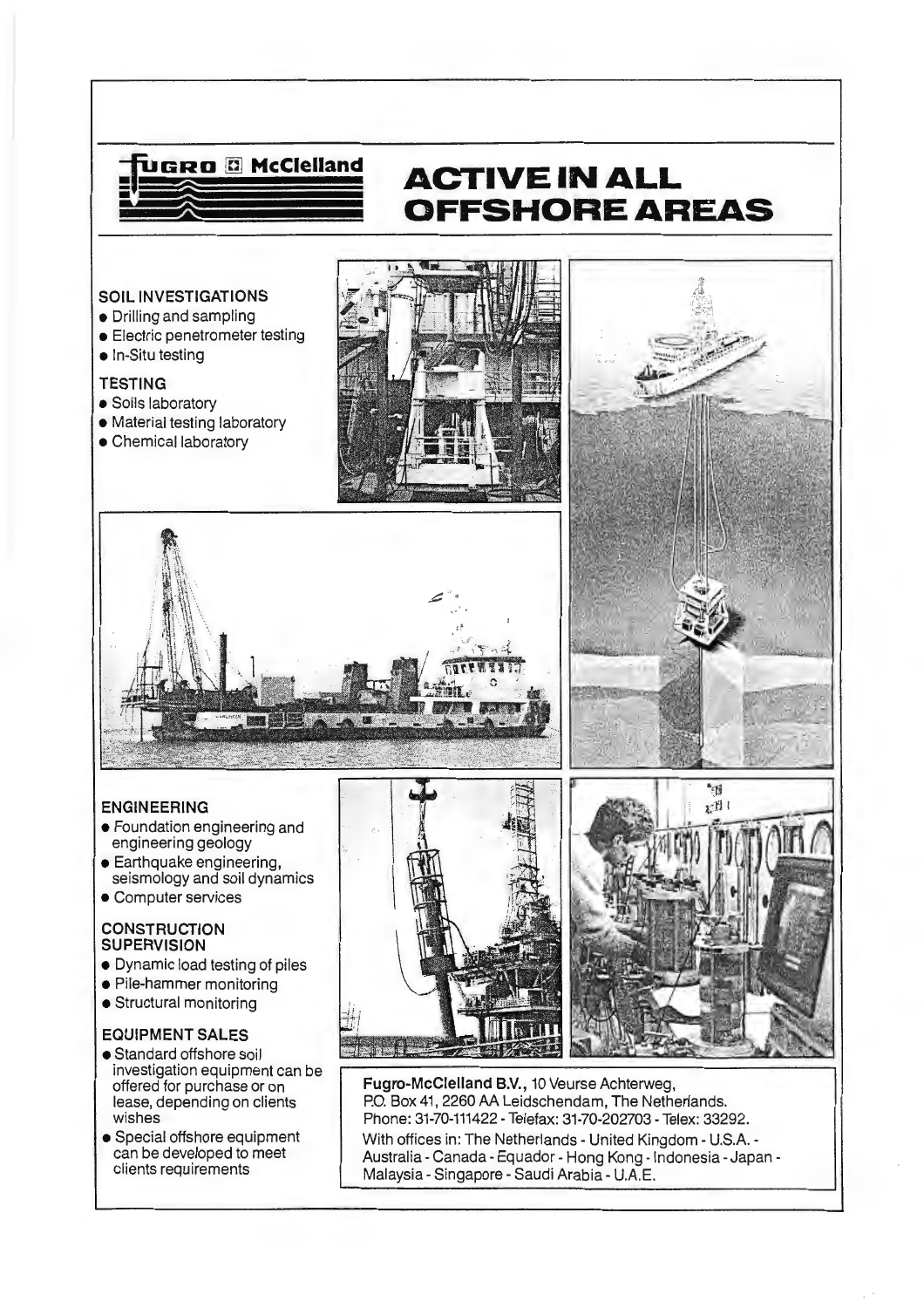Van de redaktie

Voor u ligt alweer het derde nummer van 1988. Tot onze spijt is de uitgave van dit derde nummer enigszins vertraagd. Door het ontbreken van voldoende kopij waren wij genoodzaakt de nieuwsbrief een maand later te laten verschijnen. Het volgende nwnrner kunt u eind december verwachten. Hierin zal een uitgebreid verslag staan van de jaarvergadering van de Ingeokring. De nummers van 1989 zullen in maart, juni, oktober en december verschijnen .

> Nieuwsbrief van de Ingenieursgeologische Kring Redaktie: Drs. P.N.W. Verhoef F. Bisschop J.W. Nijdam E. Zwerver

Correspondentie adres: Redaktie Nieuwsbrief, Faculteit der Mijnbouwkunde en Petroleumwinning, Sectie Ingenieursgeologie, Mijnbouwstraat 120, 2628 RX Delft, Nederland . Tel.: 015-782543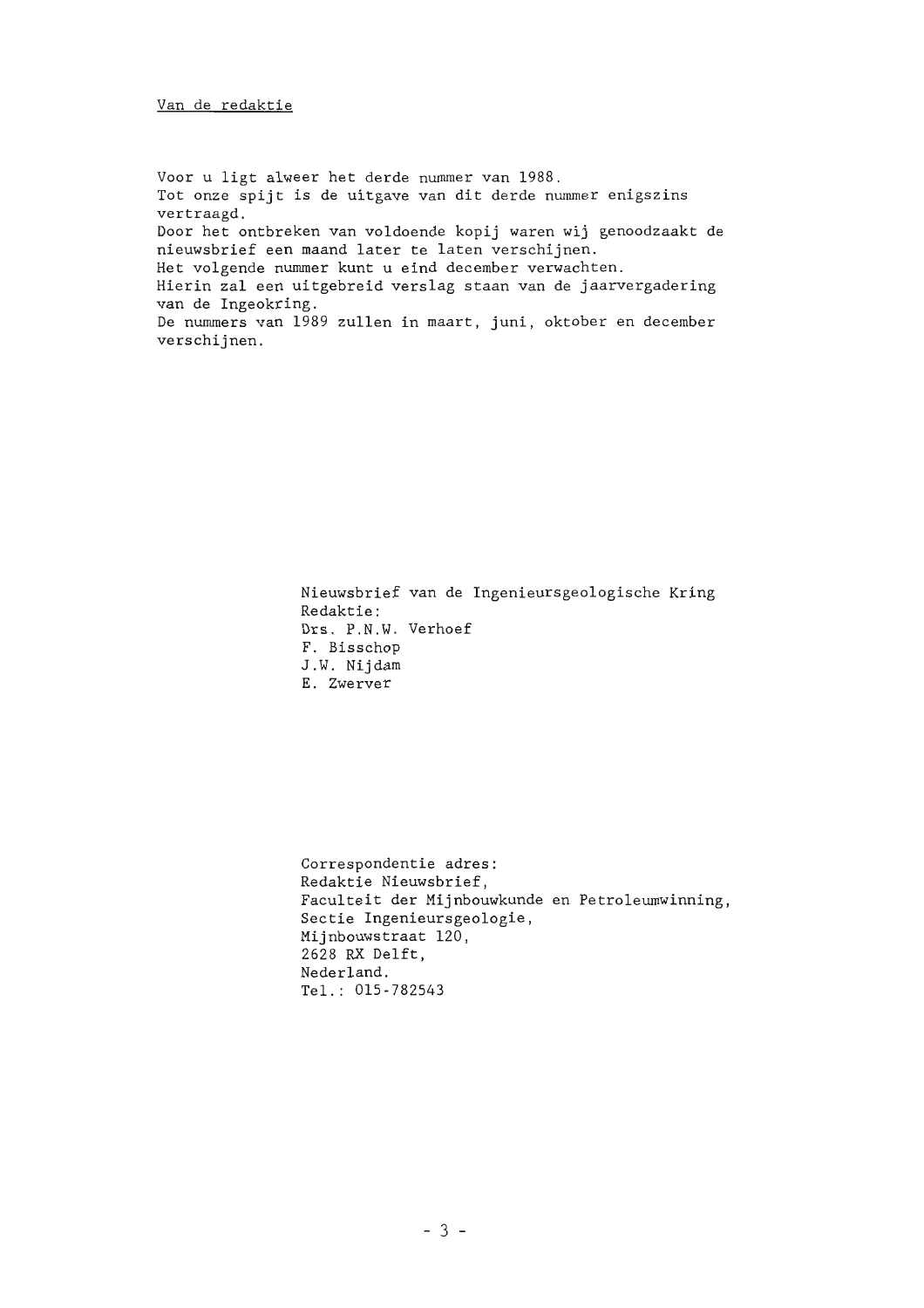## LOGISTERION BRENGT ARC/INFO HET KRACHTIGSTE GEOGRAFISCHE INFORMATIE SYSTEEM VOOR MINI EN PC.

### **PLANNING EN**

### **BEHEER VAN**

### **NATUURGEBIEDEN**

### **BOSBOUW**

**LANDGEBRUIK** 

**BODEMKARTERING** 

MILIEU-

**ZONERING** 

**RUILVER-**

**KAVELING** 



ARC/INFO, wereldwijd het meest toegepaste Geografische Informatie Systeem (GIS), is beschikbaar voor minicomputers, workstations en PC's. Met dit modulaire pakket is het mogelijk geografische en gerelateerde gegevens in een database in te voeren, te verwerken, te analyseren en weer te geven op beeldscherm en plotter. De flexibele, universele structuur maakt toepassing ideaal in alle sectoren waar geografische gegevens zijn gekoppeld aan alfanumerieke gegevens. ARC/INFO is bijzonder gemakkelijk te

> gebruiken. De functies zijn als commando aan te roepen en kunnen in macro's worden samengevoegd tot menu gestuurde applicaties. De krachtige mogelijkheden van ARC/INFO zijn gebaseerd op de unieke structuur van de database: topologisch en relationeel.



Hierdoor is volledige integratie van geografische en gerelateerde gegevens tot stand gebracht. Nooit worden gegevens dubbel opgeslagen. Ook is voorzien in het genereren en manipuleren van 3D-oppervlaktemodellen. Behalve geografische hoogten kunnen hier ook andere aan de topografie gekoppelde variabelen worden weergegeven, zoals bevolkingsdichtheid of gemiddelde neerslag.



Het ARC/INFO systeem draait zowel stand-alone op een PC of workstation als in een netwerk met andere microof minicomputers.

Gedeelten van de centrale GIS-database op de host-computer kunnen dan worden gedistribueerd naar de werkplek en lokaal worden geraadpleegd en

bewerkt. In combinatie met een digitizer en plotter beschikt u met ARC/INFO over een krachtig geografisch gereedschap.

Afhankelijk van de configuratie nu binnen uw bereik voor een zeer aantrekkelijke prijs.

ARC/INFO is een produkt van ESRI, Redlands, USA.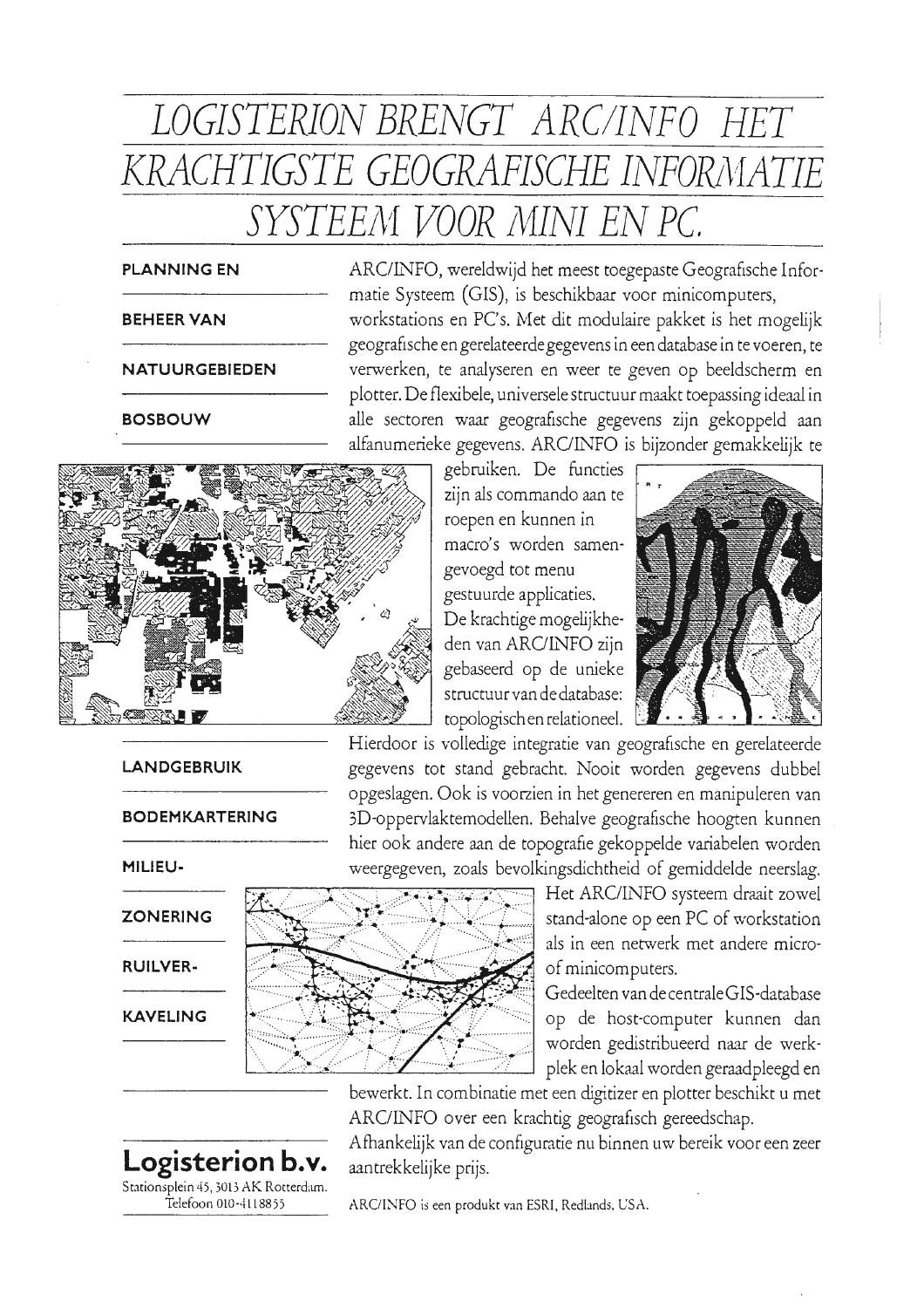Summary of results of doctoral-thesis on

### **THE INFLUENCE OF DISCONTINUITIES WITH RESPECT TO THE GROUNDWATER FLOW IN THE LIMESTONE AQUIFERS OF SOUTH LIMBURG**

by Ir. R.G. de Wit, September '88 Section of Engineering Geology Delft University of Technology

### **Introduction**

In behalf of provincial groundwater management, a plan had been drawn up recently by order of the Hydrological Department of the province of Limburg. The plan recognized that the influence of faults and joint systems on the permeability of the limestone aquifers was not well understood. To enable the provincial government to evaluate regional groundwater flow by means of computer models a quantification of these influences was required.

Within the general framework of a co-operation between the province of Limburg and the Section of Engineering Geology at the Delft University of Technology a study was carried out with relation to the influence of discontinuities on the permeability of aquifers in the Maastrichtian limestones.

The thesis quantifies the influence of discontinuities with respect to the permeability, based on an extensive literature study, field surveys and laboratory measurements.

It contains a qualitative description of the hydrology of rock masses, especially of limestone aquifers. The quantitative description of the permeability of rock masses is based upon the homogeneous model. Furthermore attention is given to anisotropy and heterogeneity, with specific reference to the analysis of pumping tests in rock masses. In addition the influence of discontinuities was tested with models based on the finite element method. Dispersion of contaminants in rock masses is also under discussion. Furthermore, an inventory of the geohydrology of South Limburg has been made. Finally, on basis of the homogeneous model, the permeability of the limestone aquifer is derived from the results of field and laboratory measurements. This calculated permeability is compared to the measured local and regional permeabilities of the aquifer.

In the following a summary of results is presented. The report (written in Dutch language) is available from the Section of Engineering Geology at the Delft University of Technology. In view of my interest for this subject I would readily give further information to those who are interested.

The address: Jegerinkhorst 33, 7531 VP Enschede, the Netherlands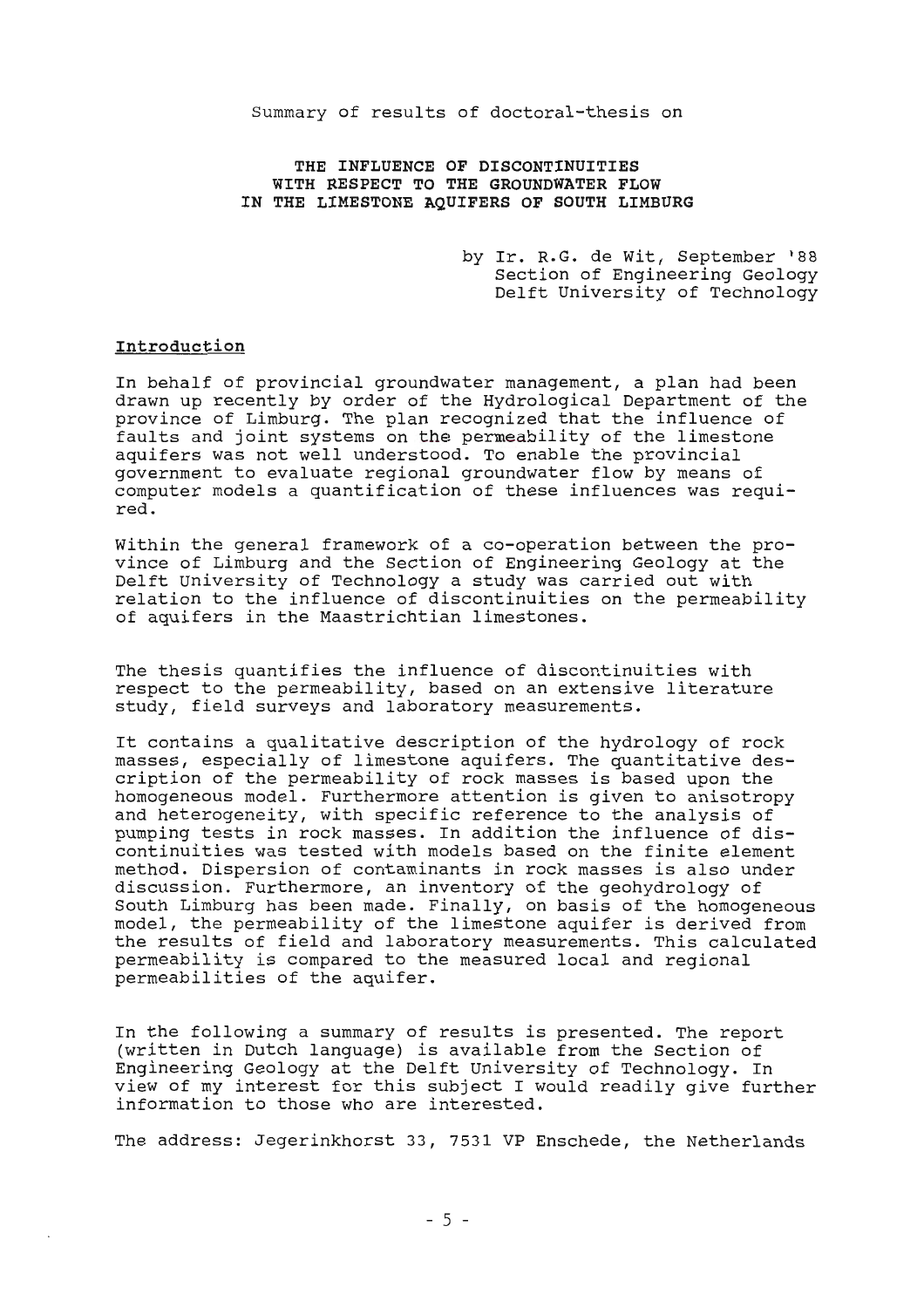#### **An aquifer characterized as a rock mass**

A rock aquifer can be characterized as a rock mass: massive rock material divided by more or less open discontinuities.

Rock material is build up of intergranular pores up to 50 % of the total volume (porosity). The pores which are of importance for the flow and storage of groundwater must be connected to each other (effective porosity). The porosity depends on grainsizedistribution and diagenesis of the original sediment. Discontinuities can be distinguished into different types: bedding, jointing, foliation and faulting.

The space in a rock mass incorporated by the pores in the grain matrix and the discontinuities is referred to as primary and secondary porosity respectively. The secondary porosity constitutes only 0.1 - 0.4 % of the total porosity in a rock mass. As far as the primary porosity is far less than the secondary porosity, the primary porosity is responsible for the storage of the groundwater, whereas the secondary porosity is responsible for the permeability in an aquifer.

The flow of groundwater in a rock mass is mainly controlled by open faults and joints; bedding and foliation are mostly of secondary importance. If the aperture of such discontinuities is sufficiently large, the permeability of the rock mass will increase in the direction parallel to these discontinuities. Therefore the permeability of a rock mass is much higher than the hydraulic conductivity<sup>1</sup> of the rock material. However, the permeability in a rock mass may vary as a result of karst processes, changes in lithology and different tectonic stresses. Consequently it is not correct to assume one value to be valid for the permeability of a rock mass as a whole.

The rock material can exhibit an anisotropic hydraulic conductivity as a result of the non-uniform characteristics of the grain matrix. Also the permeability of a rock mass will mostly exhibit an anisotropy under the influence of joints which are concentrated in one direction.

The anisotropy of an aquifer such as the Formation of Gulpen, which is one of the water bearing limestone formations in South Limburg, is totally dependent on the characteristics of the network of discontinuities in the aquifer. An analysis of a pumping test with 4 piezometers at Caberg by the Hantush method and the exact method<sup>2</sup> showed that the main axis of anisotropy could be approximately related to the direction of discontinuities as were detected on aerial photographs. It became evident however that the limestone formation at Caberg has to be regarded as an anisotropic and heterogeneous aquifer.

 $^1$  In this report, '(hydraulic) conductivity' refers to rock material or individual discontinuities, whereas 'permeability' refers to the rock mass as a whole.

<sup>&</sup>lt;sup>2</sup> Developed by the author.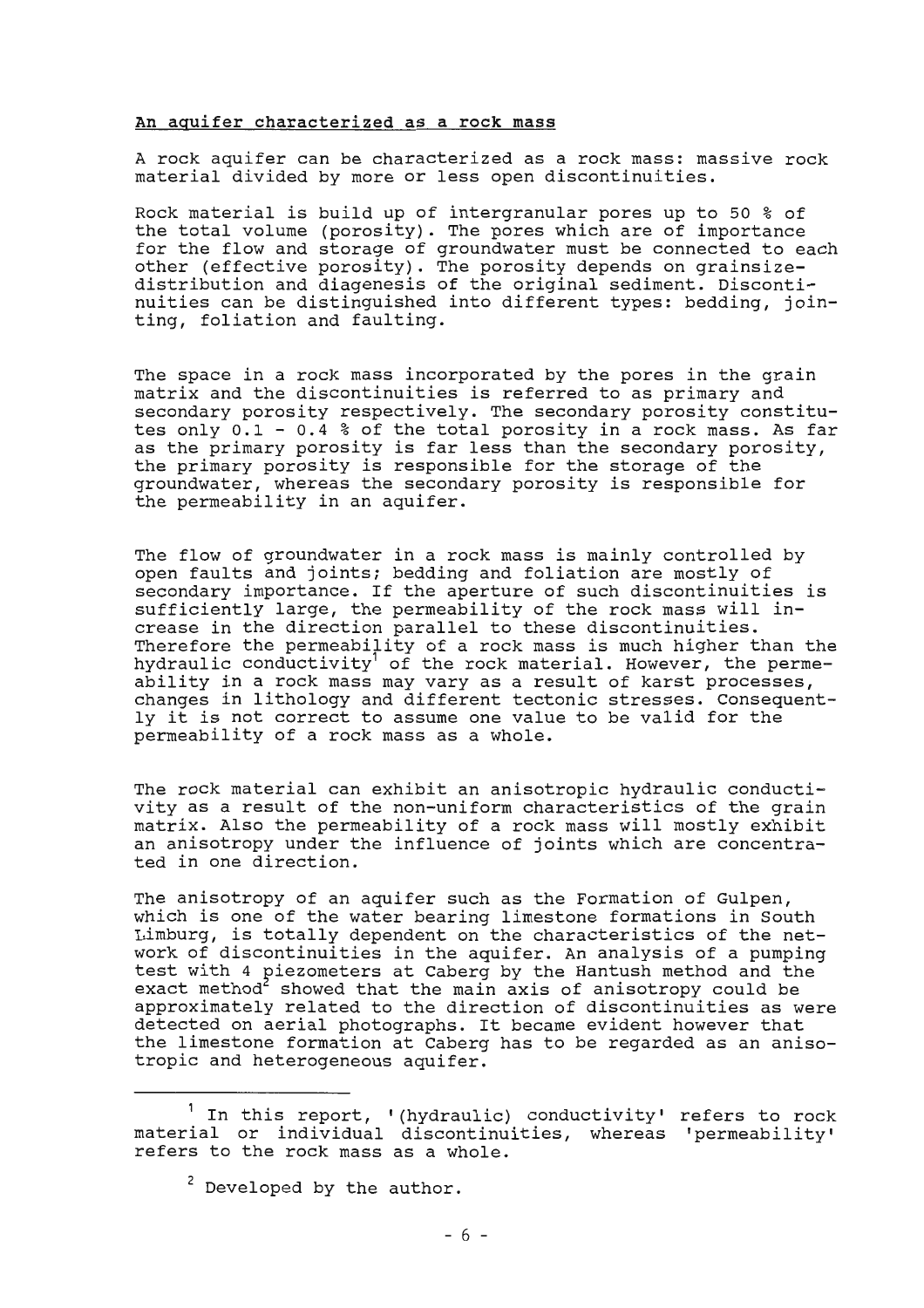#### Homogeneous model of permeability of a rock mass

The groundwater flow in a rock mass can be described by a homogeneous model. Although the groundwater flow in the limestone aquifers of South Limburg, strictly speaking, is related to inhomogeneous models the application of homogeneous models is allowed when a radial flow condition to the well is established or when large scale regional groundwater flow is considered.

Application of the homogeneous model requires the aquifer (rock mass) to be divided into homogeneous parts with more or less identical characteristics such as joint density. With the help of friction laws it is possible to calculate the permeability of these parts.

The friction laws relate the viscosity of the fluid and the aperture and wall roughness of the fissure to the flow velocity of water in fissures. Therefore the hydraulic conductivity of joints can be calculated, based on this 'parallel-plate' model.

The groundwater flow in joints is divided into several flow conditions: laminar and turbulent, parallel and non-parallel flow. These conditions lead to several friction laws for groundwater flow in joints. It can be shown that in joints with apertures 2a; up to 0.1 mm laminar flow conditions prevail, even for hydraulic gradients over 1000. This means that in most aquifers the groundwater flow in joints with apertures less than 1 mm is in laminar state.

The friction law for laminar parallel flow with smooth walls:

$$
k_{\text{SV}} = g \frac{(2a_{i})^{2}}{12 \mu}
$$

in which  $k_{sy}$  = hydraulic conductivity of the joint  $[m/s]$ ; g = gravity acceleration  $[m/s^2]$ ; 2a<sub>i</sub> = aperture [m] and  $\mu$  = kinematic viscosity  $[m^2/s]$ .

This formula illustrates that the hydraulic conductivity of a joint is mainly controlled by its aperture. A minimum of 4  $\mu$ m is necessary for groundwater to be able to flow through a joint. Generally spoken such apertures are not encountered below a depth of approximately 200 m.

Joint-walls usually have a rough surface. The roughness of the walls is described by the 'relative roughness': the quotient of absolute roughness  $k$  [m] and hydraulic diameter  $D_h$  [m]. This  $f$ absoluce loughness  $K$   $\lfloor m \rfloor$  and hydradite didmeter  $D_{\sf h}$   $\lfloor m \rfloor$ . This the aperture of discontinuities can be only be approximated.

The friction laws as mentioned above are valid for one-dimensional flow. These laws however can be simply translated into a twodimensional groundwater flow-system. The hydraulic conductivity in joints therefore is a two-dimensional tensor whereas the permeability of the rock mass is a three-dimensional tensor.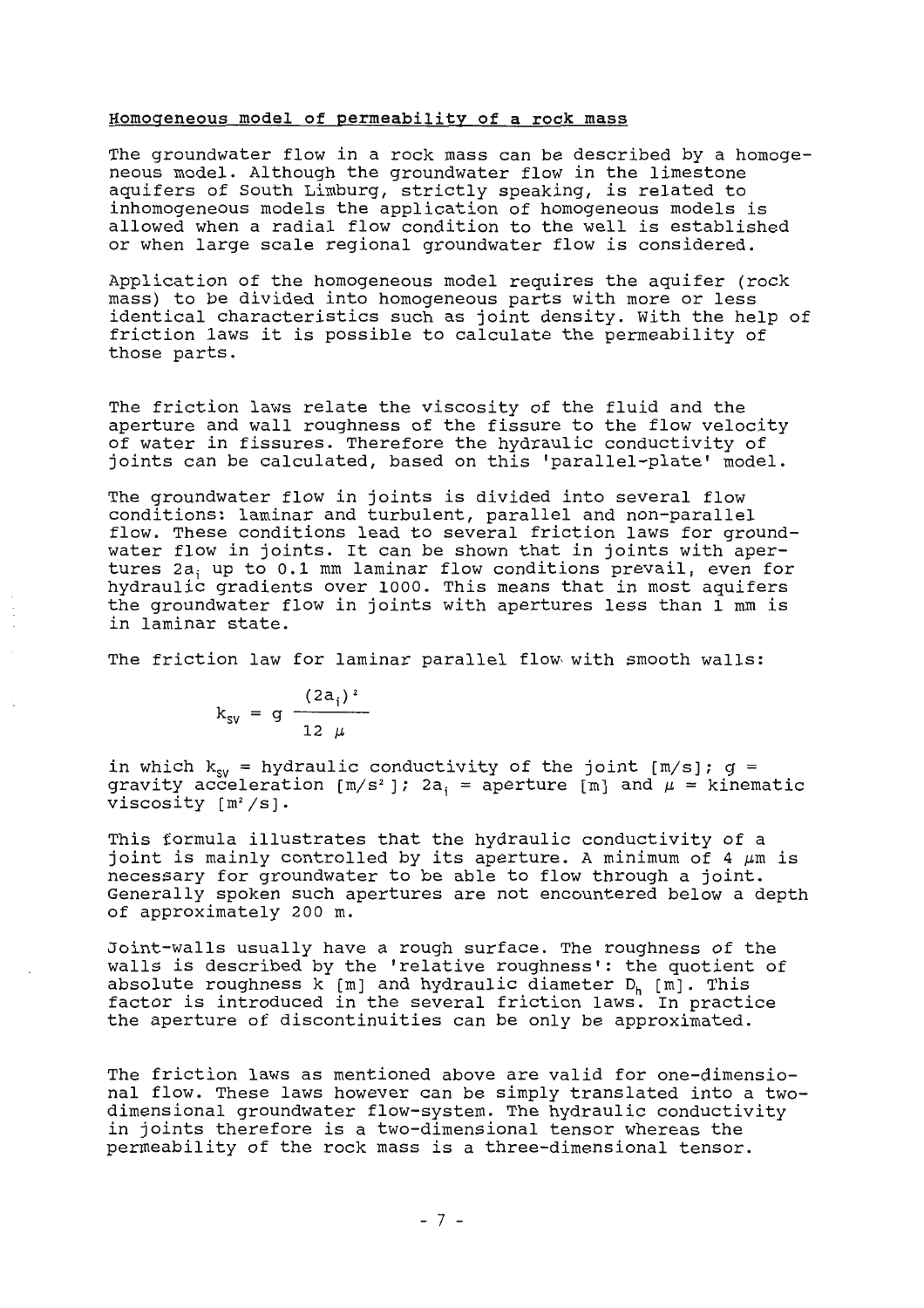By means of tensors it is possible to add up the hydraulic conductivity of several hydraulic components such as joint sets and rock material. In this way a three-dimensional expression is obtained for the permeability of the rock mass as a whole.

It is important to note that the strike direction of the joints does not necessarily coincide with the direction of the hydraulic gradient. Therefore the joint set hydraulic conductivity depends upon the orientation of the joints in relation to the direction of the hydraulic gradient. This aspect is allowed for by the homogeneous model.

The aperture of discontinuities plays an important role in the homogeneous model. The joints in the limestone aquifers in South Limburg exhibit very small apertures. Therefore a reliable estimation of apertures of discontinuities is very difficult. A promising method however is to adapt the rock mechanics approach, based on the Joint Roughness Coefficient.

This method relates JRC of a given joint to its initial mechanical aperture by means of an empirical formula (eventually corrected for scale effects). Subsequently the hydraulic aperture can be derived from a formula based upon a trend analysis of mechanica! and hydraulic apertures. With help of both types of apertures it is possible to pre-estimate the flow condition in the specific joint. The method accounts for the combined effects of joint-wall roughness, undulating joint planes and the influence of noncontinuous apertures.

### **Geohydrology of the limestone aquifers in south Limburg**

The geology of South Limburg is characterized by large faults (Feldbiss and Heerlerheide fault) and the presence of geologically old formations near to the earth's surface.

As a result of an overall dip to the north west, increasingly older formations are to be found in a southern direction. These formations are covered by Quaternary loess layers and river terrace deposits. The most important geohydrological units are:

- Carboniferous
	- (shales and sandstone);
- Formations of Aken and Vaals
	- (clayey sands and sandy clays);
- Formations of Gulpen, Maastricht and Houthem (limestone);
- Formations of Tongeren, Rupel and Breda (clay and clayey sands);
- Oölitic-gravel Formation and Formation of Heksenberg (sands with brown coal), and
- Pleistocene deposists of the river Maas (terrace gravels) and the loess.

The relative position of these units is given in the following cross-section.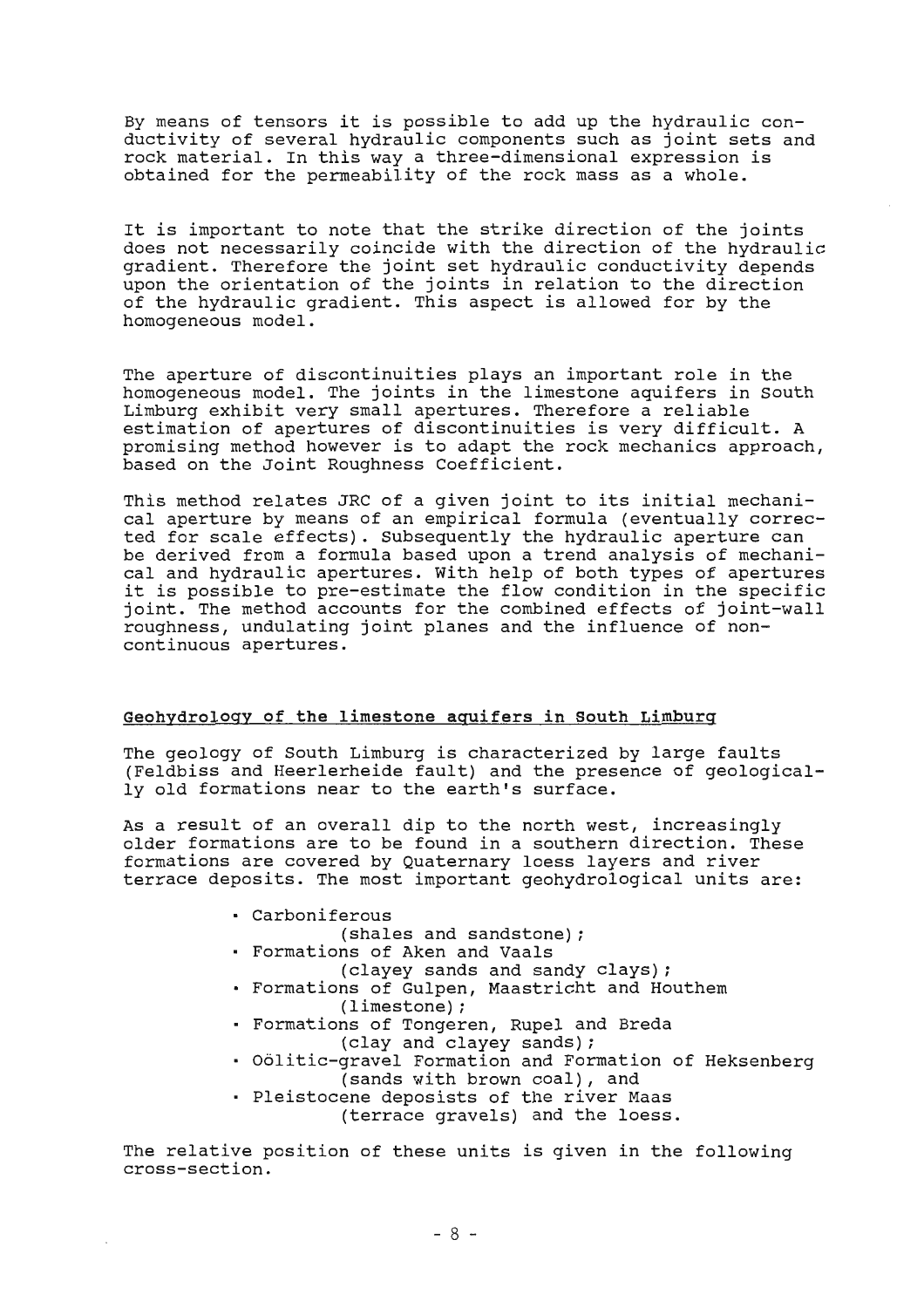

The main water bearing formations are the Formations of Gulpen, Maastricht and Houthem, the Formation of Heksenberg and the Pleistocene river terrace deposists in the Maas-valley. The Formations of Tongeren, Rupel and Breda are considered as poorly permeable layers between the aquiiers mentioned above. The hydrological base of the system consists of Carboniferous deposits.

The first aquifer consists of terrace gravels of the river Maas, covered by loess layers. Below the bottom of this aquifer Miocene sands are to be found. This sequence extends north of the line Heerlen - Maastricht, where the second aquifer (limestone formations) is separated from the first aquifer by the clayey Oligocene deposists. The groundwater in these formations therefore is semi-confined. South of the line the layer between the second and the first aquifer is not present anymore. Therefore both aquifers are to be considered as one aquifer.

The Formations of Houthem, Maastricht and Gulpen are hydrologically combined to one aquifer. However, these formations are lithologically spoken not homogeneous at all. Furthermore it has been round that the limestone aquifers in South Limburg show differ $\epsilon$ nt features such as bedding, joints and faults. Besides the limestones in South Limburg (more than 90 % CaCo<sub>3</sub>) are especially prone to karstification. Therefore the geohydrology of these aquifers is affected by karst processes, which may result in stream flows in the aquifer.

In general it is assumed that the groundwater flow in the Formations of Maastricht and Houthem takes place in the poreus matrix as well as along fissures in the harder parts of the rock. The groundwater flow in the Formation of Gulpen is believed to be concentrated along fissured hard rock zones as well as along joints associated with fault zones.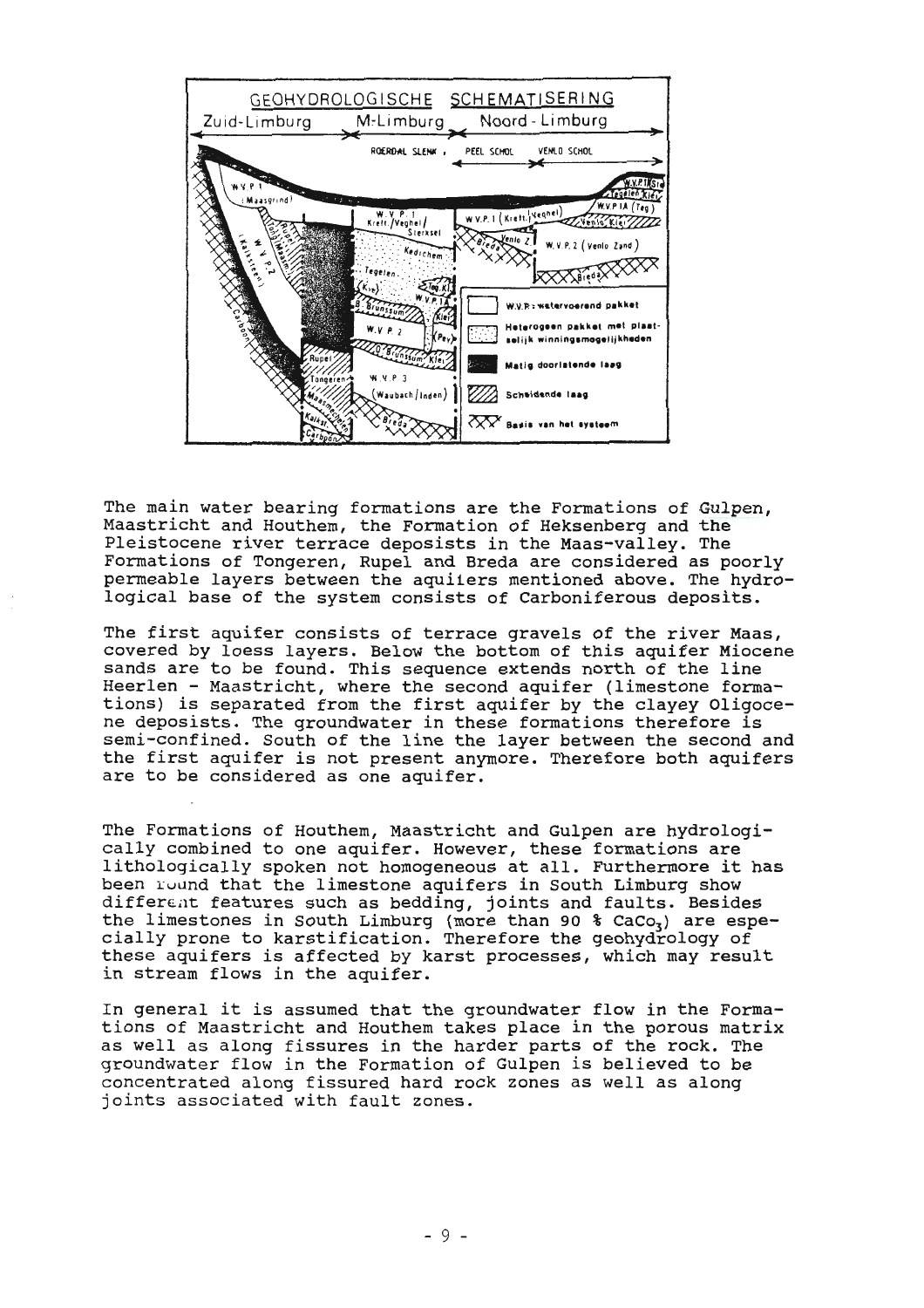### **Results of field survey and laboratory measurements**

A field survey in the ENCI-quarry near Maastricht was carried out to determine the groundwater flow patterns with respect to the geology and to the application of the homogeneous model. The survey was concerned with the investigation of the characteristics of the material and of the discontinuities such as bedding, joints, faults and flint layers. Furthermore the material hydraulic conductivities and the local and regional rock mass permeabilities were determined.

The survey was restricted to the Lixhe-formation as this was in the water bearing part of the Formation of Gulpen. See lithostratigraphical profile on the following page. This formation consists of a calcarenite build up of loosely packed grains and is porous. The overall lithology of the rock mass consists of massive calcarenites with irregular flint layers. There is strong evidence that (a part of) the groundwater flow takes place along these flint layers. The formation shows a slight tilting  $(1 - 2^{\circ})$ to the north.

The material hydraulic conductivity of the Lixhe-formation varies between 0.0144 m/d for yellow oxidized limestone and 0.0565 m/d for grey limestone. These hydraulic conductivities are rather low when compared to other limestones. The material hydraulic conductivity appeared to be slightly anisotropic.

The primary porosity varies between 42 % for yellow and 45 % for grey limestone. This porosity is rather high when compared to other rock types which normally show porosities ranging from 5 to 25 %. It has been found that the primary porosity of the yellow limestone is reduced by the formation of secondary calcite crystals as a result of solution processes. The combination of a low hydraulic conductivity with a high porosity leads to a high storage coefficient for this limestone.

If the hydraulic head in this aquifer decreases very rapidly, the water in the pores of the rock will take up the increased grainpressure. Therefore the storage in the pores will almost remain constant, favoured by the low material hydraulic conductivity. In that case the following expression for storage is valid:

$$
S_{\text{SV}} = \tau \text{ g } 1/K_{\text{W}} 2a_{\text{i}} 1/d
$$

in which  $S_{sy}$  = storage coefficient of a (semi-)confined undeformable non-porous rock mass  $[1/m]$ ;  $\tau$  = density of water [kg/m<sup>3</sup> J; g = gravity acceleration [m/s <sup>2</sup>J; ¾ = compression modulus of water  $[N/m^2]$ ;  $2a_i$  = aperture of the discontinuities  $[m]$ , and d = spacing between discontinuities [m].

A microscopical study of thin sections revealed that the rock matrix is build up of calcite that had been in solution and precipitated again, indicating a high degree of recrystallization. The very small joints in the sample (almost invisible with bare eye) appear to be intragranular. The apertures vary between 0.025 and 0.0375 mm and the joints are undulating. They may not be continuous: especially very small apertures show an irregular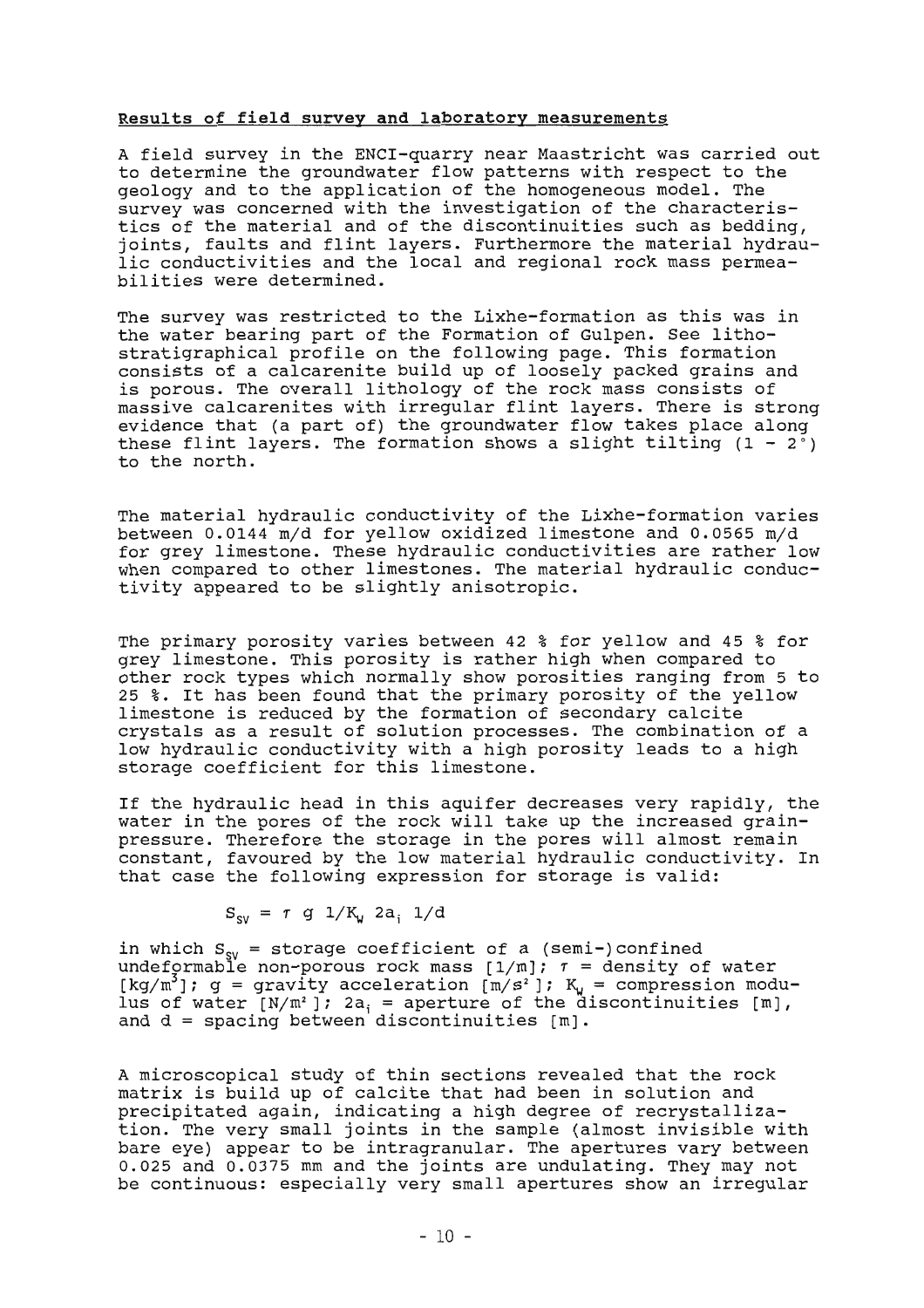### LITHOLOGISCH PROFIEL

#### GROEVE ENCI(61F19) SINT PIETERSBERG MAASTRICHT  $\mathcal{L}^{\text{max}}_{\text{max}}$  and  $\mathcal{L}^{\text{max}}_{\text{max}}$  $\sim 1$

|                      |                      |                   |    |              |                           |                                      |                                                                             |                                     | WH FELDER 1955 F                      |            |                                                       |
|----------------------|----------------------|-------------------|----|--------------|---------------------------|--------------------------------------|-----------------------------------------------------------------------------|-------------------------------------|---------------------------------------|------------|-------------------------------------------------------|
|                      |                      |                   |    |              |                           |                                      |                                                                             |                                     |                                       |            |                                                       |
|                      |                      |                   |    |              |                           |                                      |                                                                             | <b>BOVENETE LOSS</b>                |                                       |            |                                                       |
|                      | PLEISTOCEEN<br>Ħ     |                   |    |              |                           |                                      |                                                                             |                                     |                                       |            |                                                       |
|                      |                      |                   |    |              |                           |                                      |                                                                             |                                     | AP 3.                                 |            |                                                       |
|                      | ٠                    |                   |    |              |                           |                                      |                                                                             |                                     | mm 91                                 |            |                                                       |
|                      | Iť                   |                   |    |              |                           |                                      | ખ                                                                           |                                     | <b>188644</b>                         |            |                                                       |
|                      | ξ                    |                   |    |              |                           |                                      |                                                                             |                                     |                                       |            |                                                       |
|                      | ٠                    |                   |    |              |                           |                                      |                                                                             |                                     | 68 L.                                 |            |                                                       |
| tage is              | Ħ                    |                   |    |              |                           | ٠                                    |                                                                             | $\cdot$<br>٠.                       | <b>VAM</b>                            |            |                                                       |
| ß                    |                      |                   |    |              |                           |                                      |                                                                             |                                     | as, morel in                          |            |                                                       |
|                      |                      |                   |    |              |                           | $= 16$                               |                                                                             | $\cdot$                             |                                       |            |                                                       |
|                      |                      |                   | м  |              |                           |                                      | rnhantrefram                                                                |                                     |                                       |            |                                                       |
|                      |                      |                   |    |              |                           | $-11$                                | $\sim$ $\sim$ $\sim$<br>$\overline{\phantom{0}}$<br><i>ייריון וואוייווי</i> |                                     | n alad I bi h                         |            |                                                       |
|                      | ⊢<br>I               | Md                |    | ×.           | MI                        |                                      | 7<br>TT<br>ℸ                                                                |                                     | us s naas i                           |            |                                                       |
|                      | U                    |                   | بر |              |                           | $-11$                                | $\ddot{\phantom{a}}$<br>$\ddot{\phantom{0}}$<br>ה היו גרון הה<br>┯.         |                                     |                                       |            |                                                       |
|                      |                      |                   |    |              |                           | $+11$                                | $\blacksquare$<br>ï<br>                                                     |                                     |                                       |            |                                                       |
|                      | c                    |                   |    |              |                           | ΞT                                   | marka listildi ki<br>m<br><b>THITS</b>                                      | ORE V E AFTER                       |                                       | MAESTRICHT |                                                       |
|                      | ۳<br>n               |                   |    |              |                           |                                      | ٠<br>٠                                                                      |                                     |                                       |            |                                                       |
|                      | ∢                    |                   |    |              |                           | --                                   |                                                                             | <b>HAMMS</b><br>٠.                  | 844HH                                 |            |                                                       |
|                      | ∢                    | мc                | ĸ  | $ix -$       | <b>IVe</b>                |                                      |                                                                             | ared                                |                                       |            |                                                       |
|                      | z                    |                   |    |              |                           | well                                 |                                                                             | ٠,                                  | <b>MERLAN</b>                         |            |                                                       |
|                      |                      |                   |    |              |                           |                                      | ٠<br>٠<br>٠                                                                 |                                     |                                       |            |                                                       |
|                      | z                    |                   |    |              |                           | <u> 511 </u>                         | <b>BARTOSA GEERINA</b>                                                      | <b>HORE, N. LAUMONT</b>             |                                       | ដ          |                                                       |
|                      | ≺<br>s               |                   |    |              |                           |                                      | нã                                                                          | $\ddot{\phantom{0}}$                | $\ddot{\phantom{1}}$                  |            |                                                       |
|                      |                      |                   |    |              |                           |                                      | ⊷                                                                           |                                     | سسيس                                  |            | 70                                                    |
|                      |                      |                   | ŧ  |              | $_{\mathsf{nd}}$          |                                      | ٠<br>٠<br>٠                                                                 |                                     | بالساء                                | TUFFEAU    |                                                       |
|                      | ATIE                 |                   |    |              |                           |                                      |                                                                             | 441. V. LAVA                        |                                       |            |                                                       |
|                      |                      |                   |    |              |                           |                                      |                                                                             | -HOST, V. ROMONTOOR                 |                                       |            |                                                       |
|                      | $\frac{1}{2}$        |                   | ٠  |              | Nc                        |                                      |                                                                             |                                     | <b>BALABTEEM</b>                      |            |                                                       |
|                      | o                    | Мb                |    | <b>VIIM</b>  |                           |                                      |                                                                             |                                     | ።                                     |            | 60                                                    |
|                      | u,                   |                   |    |              |                           |                                      |                                                                             | HOAL V. TCHIFFINING                 |                                       |            |                                                       |
|                      |                      |                   |    |              | <b>Nb</b>                 |                                      |                                                                             |                                     | KALA SIYEK                            |            |                                                       |
|                      |                      |                   | н  |              |                           |                                      | Эé<br>$\bullet$<br>,<br>. .                                                 |                                     | Crowsville                            |            |                                                       |
|                      |                      |                   |    |              |                           |                                      | च्यादश्यनहरू                                                                | OAJ. V. 81<br><b>P-816</b>          |                                       |            |                                                       |
|                      |                      |                   | Ω  |              | IV.                       |                                      | $\bullet$                                                                   | HONE, V. LICHTENGENE                | $-111$                                |            |                                                       |
|                      |                      |                   |    |              |                           | 18                                   | 77<br>र प<br>يتقلق                                                          |                                     |                                       |            | 5۵                                                    |
|                      |                      |                   |    |              |                           | ŧ۵<br>.r<br>$\overline{\phantom{a}}$ |                                                                             |                                     |                                       |            |                                                       |
|                      |                      |                   |    |              |                           | :n=                                  |                                                                             |                                     |                                       | CROSS.     |                                                       |
|                      |                      |                   |    |              |                           |                                      |                                                                             |                                     | <b>GALARTEEN</b>                      |            | ۱ġ۵                                                   |
| x                    |                      | C <sub>f</sub>    | ۴  | $V1 =$       | $\mathbf{11}_{9}$         |                                      |                                                                             |                                     | Lamare                                |            |                                                       |
| ω                    |                      |                   |    |              |                           |                                      | 33                                                                          |                                     |                                       | Į          |                                                       |
|                      |                      |                   |    |              |                           |                                      | KWA VELE EJILI                                                              |                                     |                                       | Ğ          | 10                                                    |
| ⊢                    |                      |                   |    |              |                           |                                      | miste<br>٦d                                                                 |                                     |                                       |            |                                                       |
| z                    |                      |                   |    |              |                           |                                      | ÷                                                                           | ONE, V. MIVELLE                     |                                       |            |                                                       |
|                      |                      |                   |    |              |                           |                                      |                                                                             |                                     |                                       |            | J.                                                    |
| ပ                    |                      |                   |    |              |                           |                                      | القافاة فالمأباء<br><b>Alixand</b><br>Aliyatan                              |                                     |                                       |            |                                                       |
|                      |                      |                   |    | ۷۳           | 1111                      |                                      | HANDISSEN                                                                   |                                     | <b>MALA B T F SA</b>                  |            |                                                       |
| œ                    |                      |                   |    |              |                           |                                      | m                                                                           |                                     | $14 - 41$                             | TIGRÉE     | 10                                                    |
| ۰.                   |                      |                   |    |              |                           |                                      | <b>HANDER</b><br>$\mathcal{L}$                                              |                                     |                                       |            |                                                       |
|                      |                      |                   |    |              |                           |                                      | <b>LEICEAL-TOWN</b><br>"                                                    |                                     |                                       |            |                                                       |
| $\blacktriangleleft$ | z                    | $Ct$ 3c           | t  |              |                           |                                      | $\frac{1}{2}$<br>ř<br>,,                                                    |                                     |                                       |            |                                                       |
|                      | ш                    |                   |    |              |                           |                                      |                                                                             |                                     | <b>KALABIED</b>                       | CRAIL      |                                                       |
| $\blacksquare$       | $\blacksquare$       |                   |    | v٣           | Hi o                      |                                      |                                                                             |                                     | $\bullet\bullet\bullet$<br><u>mar</u> |            |                                                       |
|                      | ے                    |                   |    |              |                           |                                      |                                                                             |                                     |                                       |            |                                                       |
|                      |                      |                   | ı  |              |                           |                                      |                                                                             |                                     |                                       |            |                                                       |
|                      | э                    |                   |    |              |                           |                                      |                                                                             | <b>HALLAMBATE P</b><br>FALLAMBATE P |                                       |            |                                                       |
|                      | O                    |                   |    | $IV -$       | ш¢                        |                                      | ۰.<br>٠<br>٠                                                                |                                     | 88116H                                |            |                                                       |
|                      |                      |                   |    |              |                           |                                      | Ą,<br>٠<br>$\bullet$                                                        |                                     | $\blacksquare$<br><b>Lined 8</b>      |            |                                                       |
|                      | ×                    |                   | ø  |              |                           |                                      | ٠                                                                           | itta (= tisme)                      |                                       |            | ya<br>Walai yana gir: 124   Mairel gipana<br> -<br> - |
|                      | $\blacktriangleleft$ |                   |    |              |                           |                                      | ٠                                                                           |                                     |                                       |            |                                                       |
|                      | ►                    |                   |    |              |                           |                                      |                                                                             |                                     |                                       |            |                                                       |
|                      |                      |                   |    |              |                           |                                      |                                                                             |                                     |                                       |            |                                                       |
|                      |                      |                   |    |              |                           |                                      |                                                                             |                                     |                                       |            |                                                       |
|                      |                      |                   |    |              |                           |                                      | ţ.                                                                          |                                     |                                       |            | ء                                                     |
|                      | ш                    |                   |    |              |                           |                                      | ٠.                                                                          |                                     |                                       | w          |                                                       |
|                      |                      |                   |    |              |                           |                                      |                                                                             |                                     |                                       | u          |                                                       |
|                      | ►                    |                   |    |              |                           |                                      |                                                                             |                                     |                                       | ۰          |                                                       |
|                      | ٠                    |                   |    |              |                           |                                      |                                                                             |                                     |                                       | ĸ          |                                                       |
|                      | ı                    |                   | c  | $\mathbf{m}$ | $\mathbf{m}^{\mathbf{c}}$ |                                      |                                                                             |                                     |                                       |            |                                                       |
|                      | ĸ                    |                   |    |              |                           |                                      |                                                                             |                                     | a Alt I ba                            | u          |                                                       |
|                      | ۰                    |                   |    |              |                           |                                      |                                                                             |                                     | nn en                                 |            |                                                       |
|                      |                      |                   |    |              |                           |                                      |                                                                             |                                     |                                       | w          |                                                       |
|                      | u                    | C <sub>1</sub> 3b |    |              |                           |                                      |                                                                             |                                     |                                       | ⇒          |                                                       |
|                      |                      |                   |    |              |                           |                                      |                                                                             |                                     |                                       | ¢          |                                                       |
|                      |                      |                   |    |              |                           |                                      |                                                                             |                                     |                                       |            |                                                       |

 $\mathcal{L}_{\mathcal{A}}$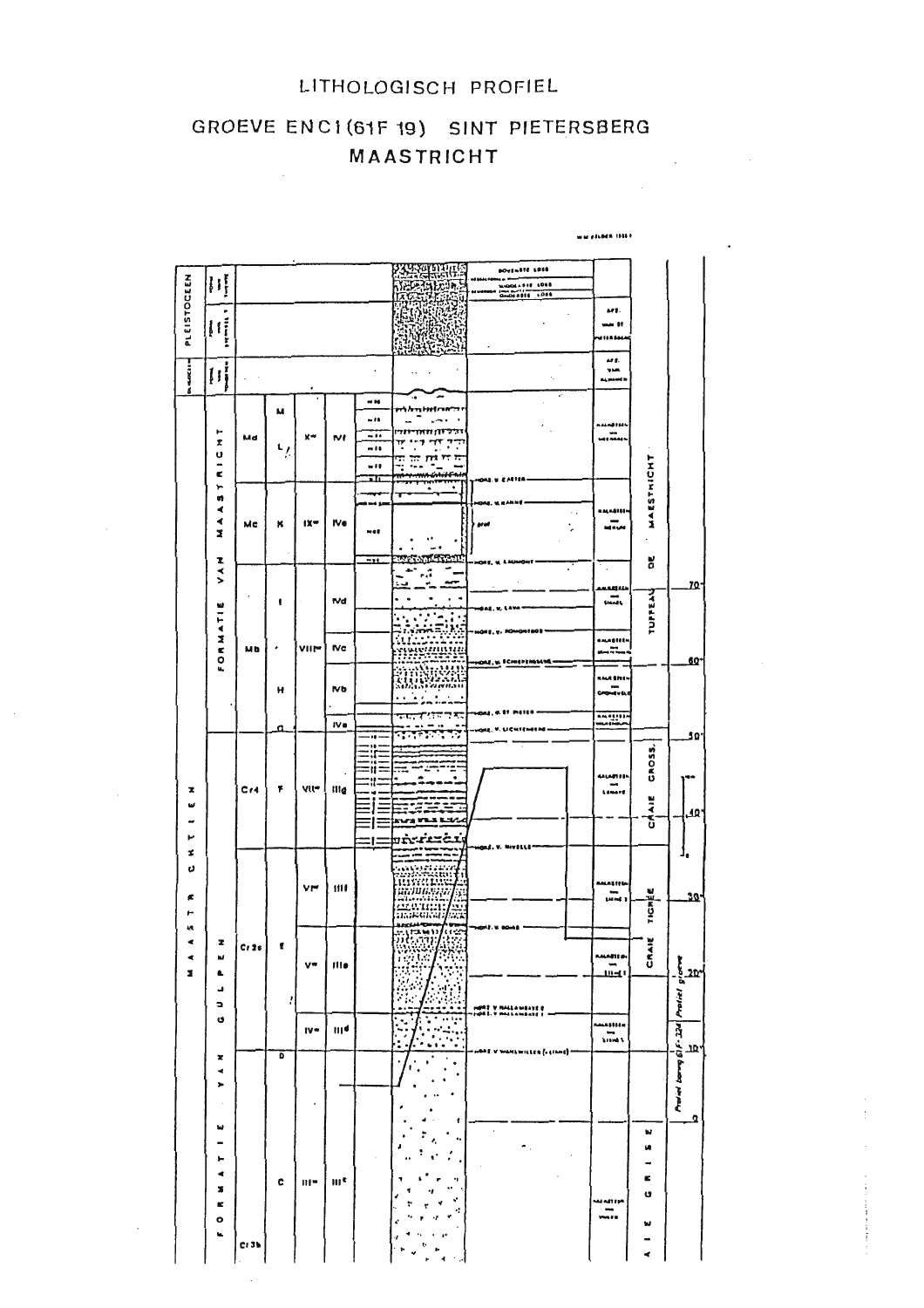aperture. In that case the groundwater flow is concentrated in an 'effective flow area'. This phenomenon is mainly due to varying stresses across the joints. Along the wall of the joints very small secondary calcite crystals are to be found as a result of the flowing of groundwater in the joint. Furthermore the porosity in the material near to joints is slightly increased by  $1 - 5$  %.

The bedding in the Formation of Gulpen is not very distinctive and therefore it does not contribute to the regional groundwater flow. It may only be of importance by diverting the regional groundwater flow direction.

In the field extensive scanline surveys were carried out to determine joint frequency, orientation and persistence. Together with the inter-connection of joints in a rock mass they greatly affect the development of permeability in a rock mass. Flowpaths will be concentrated in the direction in which most joints occur. The photograph below illustrates the joint system in the Lixheformation.



Joint system in Lixhe-formation.

The joints were found to be concentrated along N020E/90 on the stereo-net. The orientation of the joints approximately corresponds to that of the fault direction so they may be a result from the same tectonic stresses which caused the faulting. Besides the direction of the joints is parallel to the hydraulic gradient across the quarry to the river Maas. The quarry is to be mined to a depth below the watertable of the river Maas, probably resulting in an intensified inflow from the river by means of the joint-system. The average spacing is 0.13 m, the length of the joints is about 0.72 m with a maximum persistence of 4.50 m. Most joints are straight and show very small apertures. They are intersecting with one or more horizontal flint layers.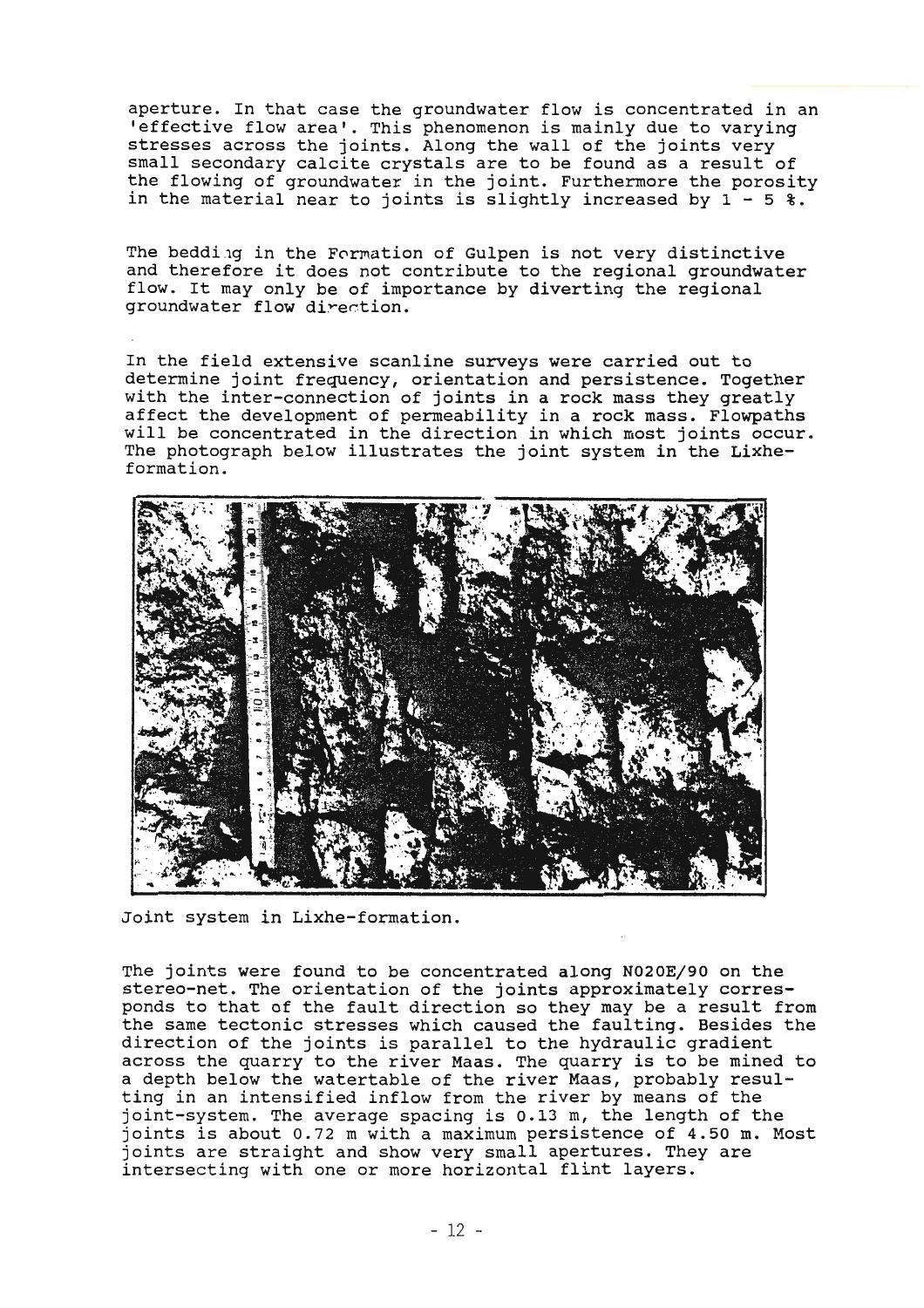It has been found that large zones in the formation show a distinctive yellow colouring. This yellow oxidation discolouring has also been observed along faults. The yellow colouring is attributed to intensified oxidation of the limestone, caused by the increased permeability. In the large zones an increase in joint density as well as in length of the joints been proven, indicating an increased permeability indeed.

The faults in the formation are relatively small: throws vary between 0.05 and 1.75 m. The orientation of the faults is about N220E/70. In general the fault planes are undulating. The width of the fault zone varies as does the number of joints in these zones. A small (0.10 m) very strong weathered zone is present in many fault zones. The characteristics of the fault zones are very diverse, even within a small distance in the same fault. This indicates that the hydraulic conductivity can vary significantly along the faults. Infilling of the fault plane by breccia or mylonite may warrant them as hydraulic conductors and hydraulic barriers respectively. Brecciated or open faults probably act as drains for flow in the rock mass joint system. The persistence of the faults is relatively small (< 200 - 300 m) so the regional groundwater flow is not strongly affected.

The horizontal flint layers in the Lixhe-formation are rather irregular. The mean diameter of the flintstones is about 0.20 m. Sometimes Liesegangrings (spherical diffusion) can be encountered near to the flint layers. The importance of flint layers for the groundwater flow in this formation is emphasized by the fact that joints, which are not in direct contact to each other, can communicate through the conductive flint layers. It is not clear yet to which degree the vertical permeability in the aquifer is affected by the presence of the flint layers.

The local permeability of the Lixhe-formation was estimated by means of rising head tests. These tests mainly reflect the horizontal permeability. Application of three different methods yields permeabilities varying from 0.07 to 0.27 m/d. This variation is probably a result of a strongly decreasing permeability with increasing depth.

The permeability-tensor K for the Lixhe-formation was derived. The derivation of the following expression is given in the thesis and essentially was derived from a combination of joint survey, joint roughness classification, laboratory hydraulic conductivity tests and field permeability tests (rising head tests as well as a large scale pumping test). The method of derivation involves statistica! analysis of joint characteristics. The method is to be published in due course in english in a technical note.

In a three-dimensional coordinate-system, with the x-axis horizontal parallel, the y-axis vertical parallel and the z-axis perpendicular to the strike direction, it follows: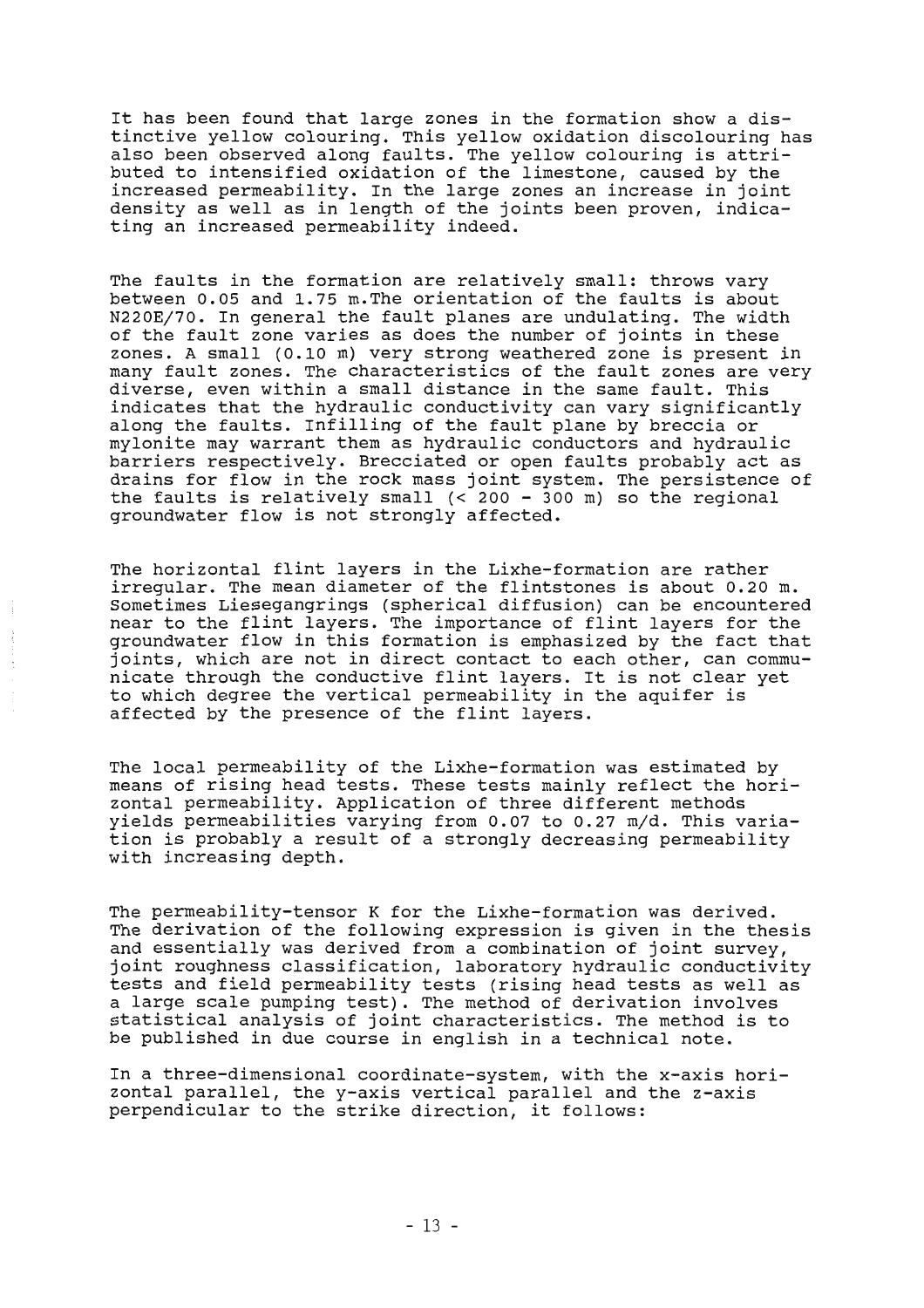$$
K\begin{bmatrix} x \\ y \\ z \end{bmatrix} = \begin{bmatrix} 0.685 & 0 & 0 \\ 0 & 0.695 & 0 \\ 0 & 0 & 0.056 \end{bmatrix} m/d
$$

This K-tensor suggests a very strong anisotropy of about 1:12.

An estimation of the rock mass-permeability based on the pumping for dewatering in the quarry yields a permeability of  $0.10 - 0.12$ m/d.

### **conclusions**

• The limestone aquifers in South Limburg can be divided into 4 successive zones:

- an unsaturated zone in which vertical flow of infilan unsucurated zone in which vertical
- a zone with seasonal fluctuations of the groundwater level, resulting in intensified karstification;
- a zone in which the drainage is controlled by the local net-werk of discontinuities, and
- a zone of deep groundwater flow, unaffected by local systems of discontinuities.

• The material hydraulic conductivity of the limestone is much lower than the measured permeabilities. This indicates that the permeability of the formation is greatly influenced by the presence of joints and flint layers, despite the very small apertures of most joints. Especially the yellow parts of the formation may contribute to the permeability of the formation. The resulting solution and precipitation processes of calcite account for the low hydraulic conductivity and porosity of the yellow limestone.

• The Formation of Gulpen has to be considered as anisotropic with regard to the (regional) permeability. This anisotropy may be weakened by the horizontal conductive flint layers. It is likely that on a regional scale the heterogeneity will decrease in importance.

• Due to the very low permeability of the Formation of Gulpen it cannot be regarded as an important water-supply aquifer. The presence of faults could give a favorable production. However, the high flow velocities in these fault zones may considerably reduce the filtering capacity of the aquifer. An eventual dispersion of a contaminant may take place at a very high rate due to the presence of joints. This is promoted by the occurrence of karst phenomena just below the covering layer on top of the limestone, in which turbulent flow conditions prevail.

• Comparison of the calculated permeability with the measured permeapilities of the Lixhe-formation indicates a discrepancy. However, regarding the order of magnitude, the results indicate that an application of the homogeneous model to regionàl groundwater flow is possible.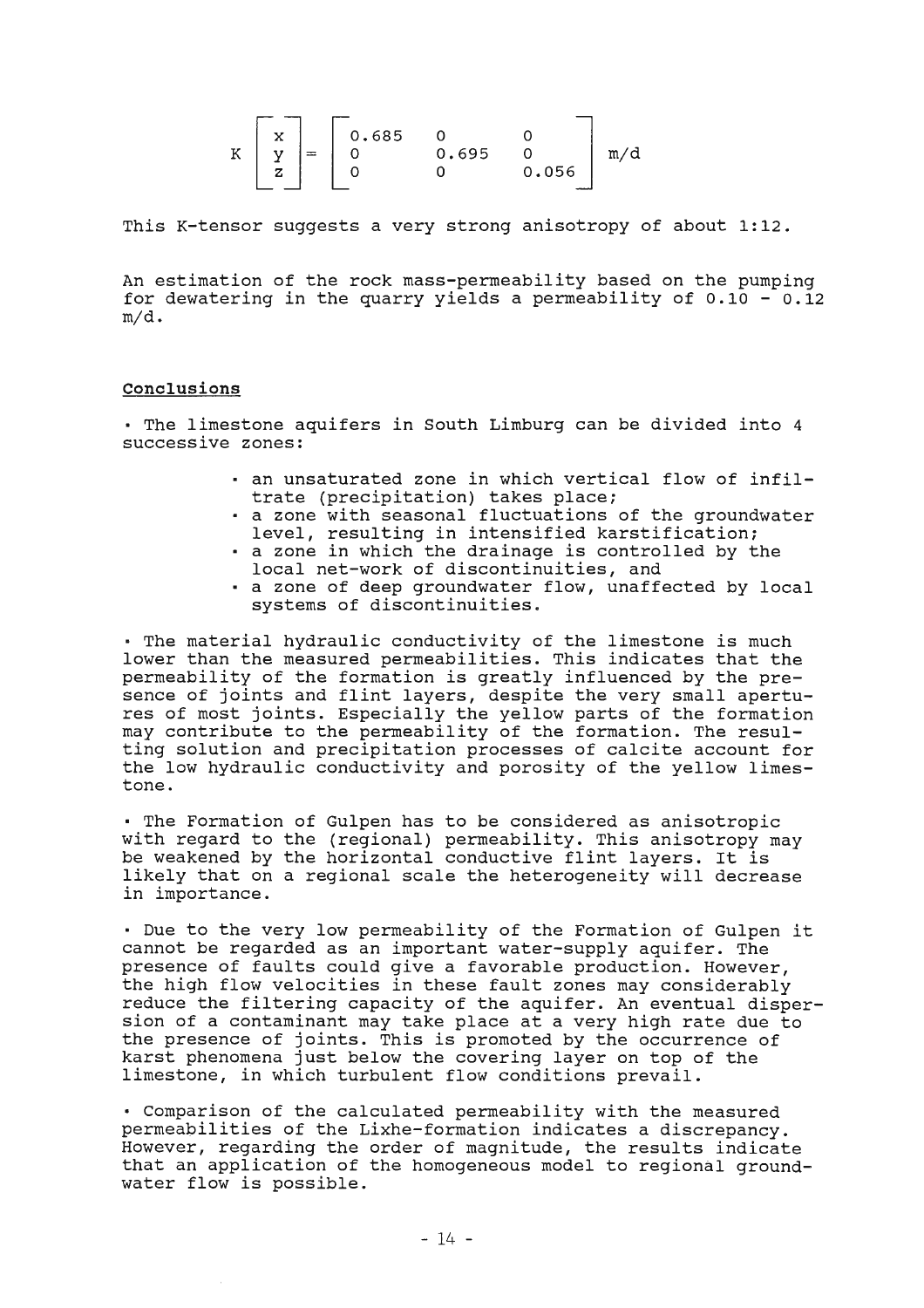van het Koninklijk Geologisch Mijnbouwkundig Genootschap (K . N. G.M.G) en van de met het K.N.G .M.G . samenwerkende verenigingen .

Artikel 1: Oprichting en doel

- 1.1. De Ingenieurs-Geologische Kring is opgericht op 24 april 1974 en gevestigd te 's-Gravenhage.
- 1.2. Het doel van de Kring is:
	- a. de toepassing van de geologie bij de voorbereiding, uitvoering en instandhouding van civieltechnische werken te bevorderen;
	- b. het bieden van een forum, waar ingenieurs en geologen elkaar leren verstaan;
	- c. het bevorderen van de uitwisseling tussen geologen en ingenieurs van opgedane ervaring en kennis zowel in nationaal als internationaal verband.

Artikel 2: Wijze hoe doel te verwezenlijken

- 2.1. De Kring tracht dit doel te bereiken door:
	- a. het organiseren van lezingen en excursies;
	- b. het beleggen van vergaderingen;
	- c. de bevordering van de communicatie tussen zijn leden;
	- d. het onderhouden van contacten met binnenlandse en buitenlandse organisaties met een verwant doel;
	- e. alle andere wettige middelen.

Artikel 3: Verhoudingen tot K.N.G.M.G. en andere verenigingen

3.1. De handelingen van de Kring mogen niet in strijd zijn met de Statuten en Reglementen van het K.N.G.M.G. en de erkende met het K.N.G.M.G. samenwerkende verenigingen, die in artikel 4.1 worden genoemd.

- 3.2. Het K.N.G.M.G. en elk der in artikel 4.1 genoemde samenwerkende verenigingen, gezamenlijk of afzonderlijk, kunnen de Kring volmacht verlenen als haar vertegenwoordiger op te treden bij daarbij aan te wijzen buitenlandse organisaties.
- 3.3. Veranderingen in de lijst der in artikel 4.1 genoemde met het K.N.G.M.G . samenwerkende verenigingen vereist een door het Hoofdbestuur goed te keuren reglementswijziging.
- 3.4. De Ingenieurs -Geologische Kring vertegenwoordigt het K.N.G.M.G. in de "International Association of Engineering Geology" (I.A.E.G.); de Kring fungeert hierbij als nationale afdeling van de I.A.E.G.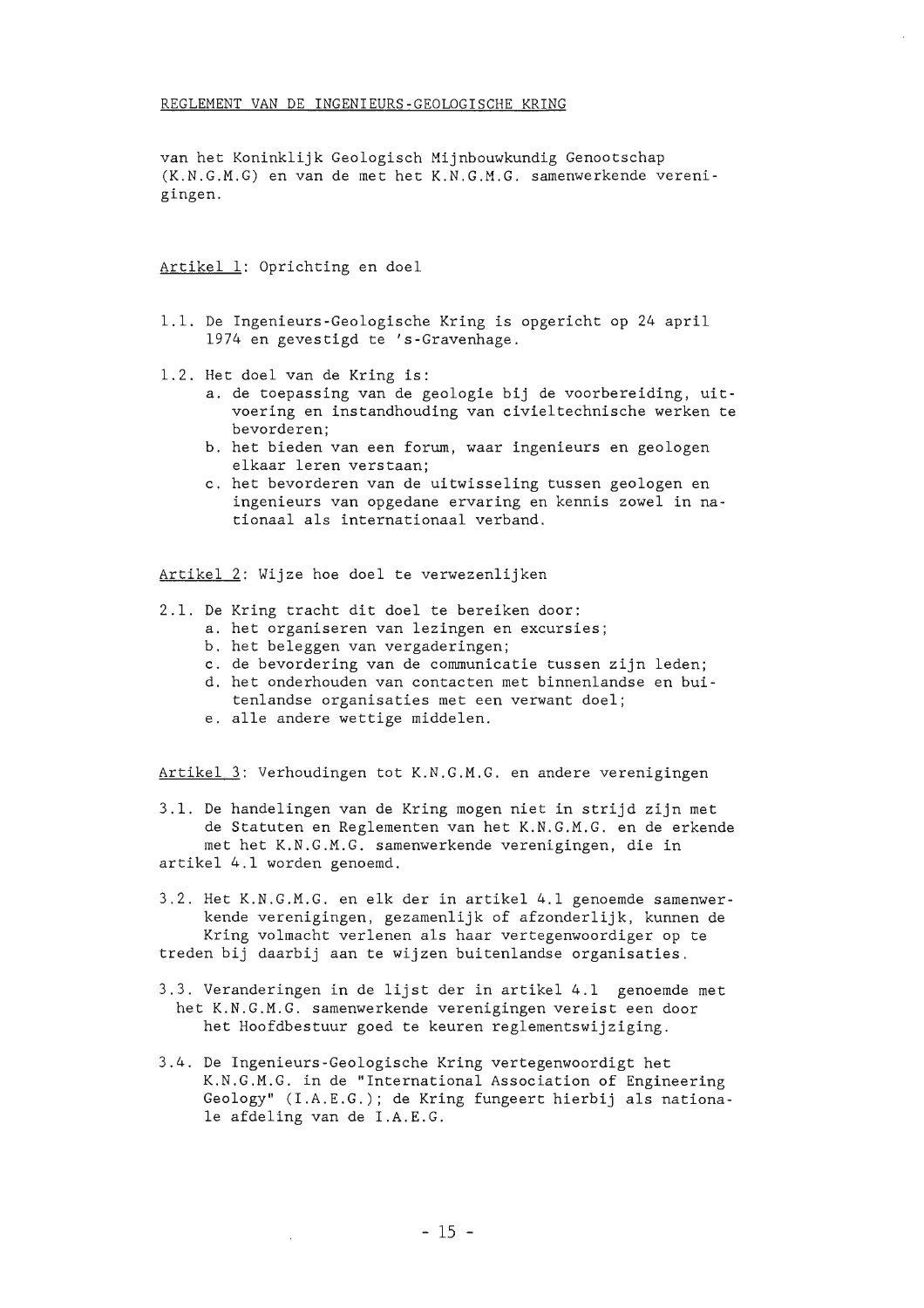### Artikel 4: Lidmaatschap

|     | 4.1. Als lid van de Kring kunnen toetreden - door aanmelding bij<br>de secretaris -: alle leden resp. buitengewone leden van                                                                                                                                                                                                                                                                                       |
|-----|--------------------------------------------------------------------------------------------------------------------------------------------------------------------------------------------------------------------------------------------------------------------------------------------------------------------------------------------------------------------------------------------------------------------|
| het |                                                                                                                                                                                                                                                                                                                                                                                                                    |
|     | K.N.G.M.G. en alle leden van de met het K.N.G.M.G. samen-<br>werkende verenigingen, te weten:<br>het Koninklijk Instituut voor Ingenieurs (K.I.V.I.);<br>the International Association of Engineering Geology<br>(I.A.E.G.);                                                                                                                                                                                       |
|     | de Nederlandse Ingenieursvereniging N.I.R.I.A.;                                                                                                                                                                                                                                                                                                                                                                    |
|     | de Nederlandse Bodemkundige Vereniging (N.B.V).                                                                                                                                                                                                                                                                                                                                                                    |
|     | $\hbar$ , $\Omega$ , $\hbar$ , $\sigma$ , $\sigma$ , $\sigma$ , $\sigma$ , $\sigma$ , $\sigma$ , $\sigma$ , $\sigma$ , $\sigma$ , $\sigma$ , $\sigma$ , $\sigma$ , $\sigma$ , $\sigma$ , $\sigma$ , $\sigma$ , $\sigma$ , $\sigma$ , $\sigma$ , $\sigma$ , $\sigma$ , $\sigma$ , $\sigma$ , $\sigma$ , $\sigma$ , $\sigma$ , $\sigma$ , $\sigma$ , $\sigma$ , $\sigma$ , $\sigma$ , $\sigma$ , $\sigma$ , $\sigma$ |

- 4.2. De contributie, die door de jaarvergadering op voorstel van het Kringbestuur wordt vastgesteld, dient uiterlijk in de maand juni voldaan te zijn en door hen die later in het jaar toetreden, bij aanvaarding van het lidmaatschap. Opzegging van het lidmaatschap ontheft het lid niet van de verplichting contributie te betalen over het jaar waarin wordt opgezegd.
- 4.3. Alle leden hebben actief en passief stemrecht.
- 4.4. Het lidmaatschap eindigt door:
	- a. schriftelijke opzegging bij de secretaris uiterlijk een maand voor het einde van het kalenderjaar;
	- b. royement bij besluit van het Kringbestuur wegens wanbetaling dan wel wegens houdingen of gedragingen in strijd met de belangen van de Kring, met de mogelijkheid van
	- beroep op de ledenvergadering;
		- c. beeindiging van het lidmaatschap van het K.N. G.M. G. en/of de in art. 4.1 genoemde met het K.N.G.M.G. samenwerkende verenigingen;
		- d. overlijden van het lid.

Artikel 5: Kringbestuur

- 5.1. Het Kringbestuur bestaat uit tenminste drie en ten hoogste vijf gewone leden, waarvan tenminste twee lid zijn van het K.N.G.M.G. waarvan een stemgerechtigd.
- 5.2. In het Kringbestuur bestaan de funkties van voorzitter, secretaris en penningmeester.
- 5.3 . Het Kringbestuur is belast met de dagelijkse leiding en vertegenwoordiging van de Kring in en buiten rechte.
- 5.4. De leden van het Kringbestuur worden gekozen voor een tijdvak van drie jaar uit en door de Kring en zijn direkt herkiesbaar, met dien verstande, dat men ten hoogste gedurende twee opeenvolgende driejaarlijkse perioden zitting kan hebben; zij treden af volgens een roulerend systeem.
- 5.5. Bestuursverkiezingen vinden plaats in een jaarvergadering op voordracht van het aftredende Kringbestuur. Tegenkandidaten kunnen door minstens vif stemgerechtigde leden schriftelijk worden voorgedragen aan de secretaris tot 21 dagen voor de passende jaarvergadering .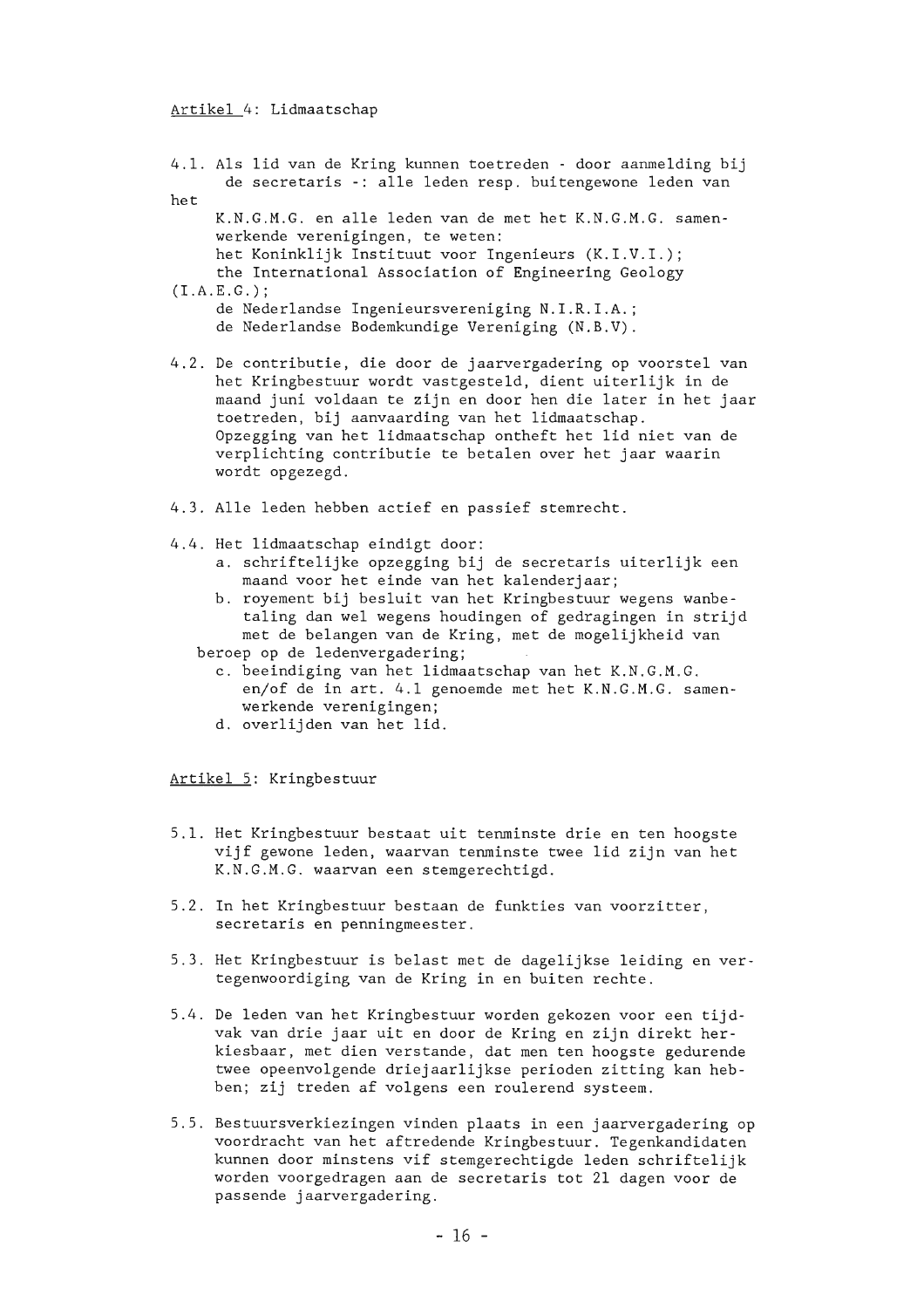5.6 . In de tussentijdse vacatures wordt voorzien op de eerstvolgende ledenvergadering van de Kring; een tussentijds gekozen bestuurslid treedt af op het tijdstip dat zijn voorganger zou zijn afgetreden.

Artikel 6: Jaarstukken

- 6.1. Het verenigingsjaar is gelijk aan het kalenderjaar.
- 6.2. De secretaris en de penningmeester brengen tijdig voor de jaarvergadering schriftelijk verslag uit over het voorafgaande verenigingsjaar ter goedkeuring door de jaarvergadering.
- 6 . 3. Een kascommissie, die uit twee leden bestaat, wordt jaarlijks benoemd door de jaarvergadering. De commissie
- controleert de boekhouding van de penningmeester en brengt schriftelijk verslag uit aan de eerstvolgende jaar vergadering en aan het Hoofdbestuur van het K.N.G.M.G.

Artikel 7: Afvaardigingen

7.1. Een van de bestuursleden, die tevens stemgerechtigd lid is van het K.N.G.M.G., wordt door het Kringbestuur aangewezen als lid van de Genootschapsraad.

Artikel 8: Ledenvergadering

- 8.1. Algemene ledenvergaderingen worden tenminste eenmaal per jaar gehouden, bij voorkeur in combinatie met wetenschappelijke bijeenkomsten.
- 8.2. Een algemene ledenvergadering kan voorts bijeengeroepen worden zo dikwijls het Kringbestuur of tenminste vijf leden dit verlangen, met vermelding van het agendapunt en de eventuele voorstellen die zij behandeld wensen te zien. Een verzoek voor een algemene ledenvergadering door tenminste vijf leden dient aan de secretaris schriftelijk te worden gedaan; deze vergadering dient binnen een maand na ontvangst van dit verzoek gehouden te worden .
- 8.3. De convocaties met agenda voor alle vergaderingen worden tenminste 14 dagen van te voren aan alle in Nederland wonende leden van de Kring toegezonden .
- 8.4. In een algemene ledenvergadering worden besluiten bij meerderheid van stemmen van de aanwezige leden genomen, behoudens het bepaalde in artikel 9.
- 8.5. De voorzitter van het Kringbestuur leidt de algemene ledenvergaderingen; zijn stem is beslissend bij staking der stemmen.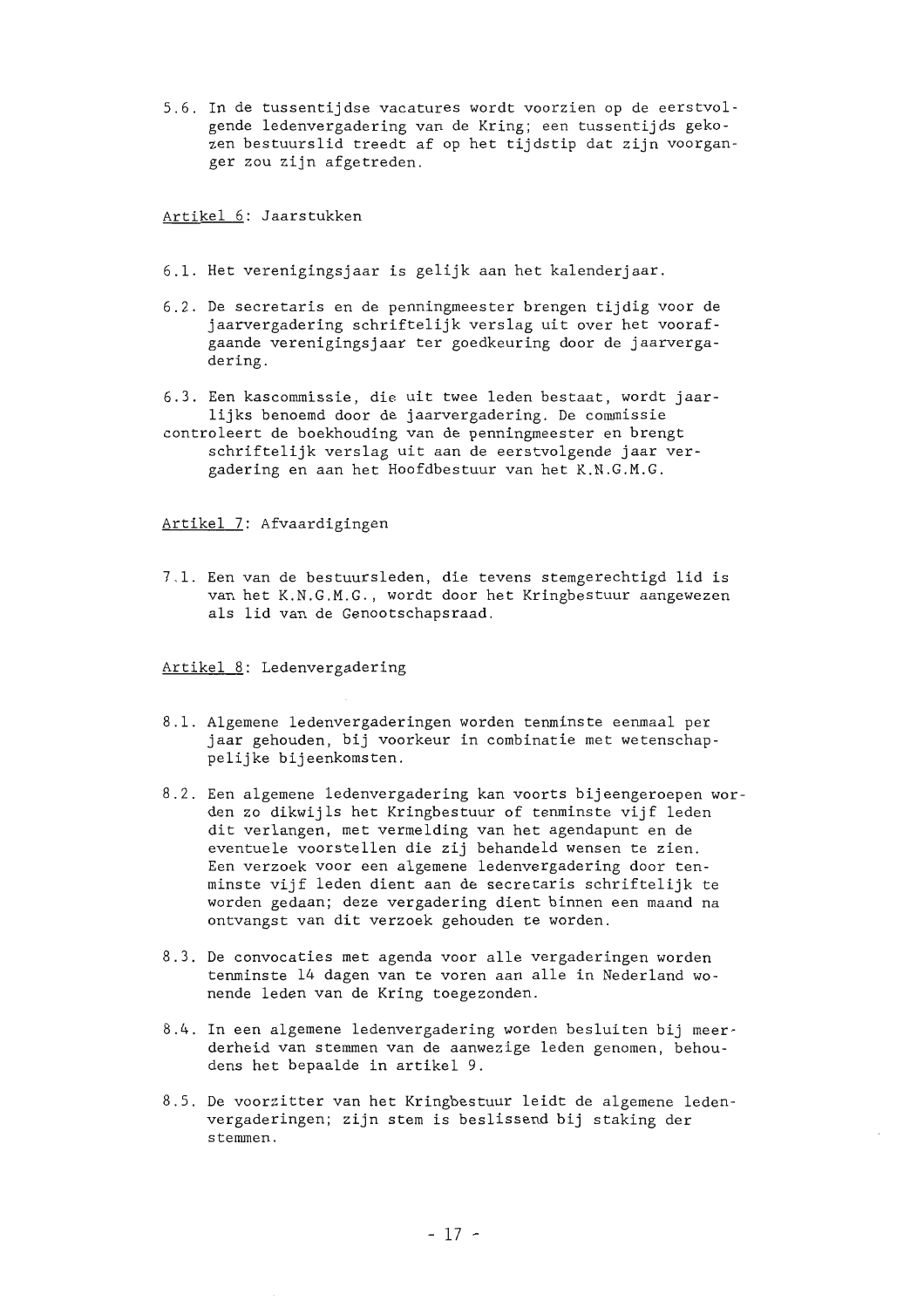- 8.6. Introductie door het Kringbestuur tot de wetenschappelijke bijeenkomsten is toegestaan .
- 8.7. De jaarvergadering stelt de jaarstukken zoals omschreven in artikel 6.2 vast; voorstellen tot contributieheffing vergezeld van een begroting zullen ter goedkeuring worden
- overgelegd. Goedkeuring der jaarstukken door de jaarvergadering strekt het bestuur tot decharge.

Artikel 9: Reglementswijziging en ontbinding van de Kring

- 9.1. Voor reglementswijziging van de Kring is een algemene ledenvergadering vereist, waarbij geldige besluiten een tweederde meerderheid behoeven. De voorgestelde wijzigingen dienen op de convocatie te zijn vermeld.
- 9.2. Ontbinding van de Kring kan slechts geschieden door een algemene ledenvergadering indien:
	- a. het aantal leden gedaald is beneden het door het K.N.G.M.G. of het door de met het K.N.G.M.G. samenwerkende verenigingen vastgestelde minimum;

b. het bestuur een voorstel daartoe heeft ontvangen van

tenminste 10 leden van de Kring dan wel het Hoofdbestuur van het K.N.G .M.G.

Tot zodanig besluit is een meerderheid van tweederde der geldig uitgebrachte stemmen vereist .

Convocaties tot een ontbindingsvergadering worden tenminste een maand tevoren aan alle leden van de Kring toegezonden .

Artikel 10: Gevallen waarin het reglelment niet voorziet

10.1. In gevallen waarin de reglementen niet voorzien, wordt door het Kringbestuur beslist. Bekrachtiging van deze beslissing door de eerstvolgende ledenvergadering is vereist. De beslissing van het Kringbestuur wordt tot op het tijdstip der eerstvolgende vergadering nageleefd.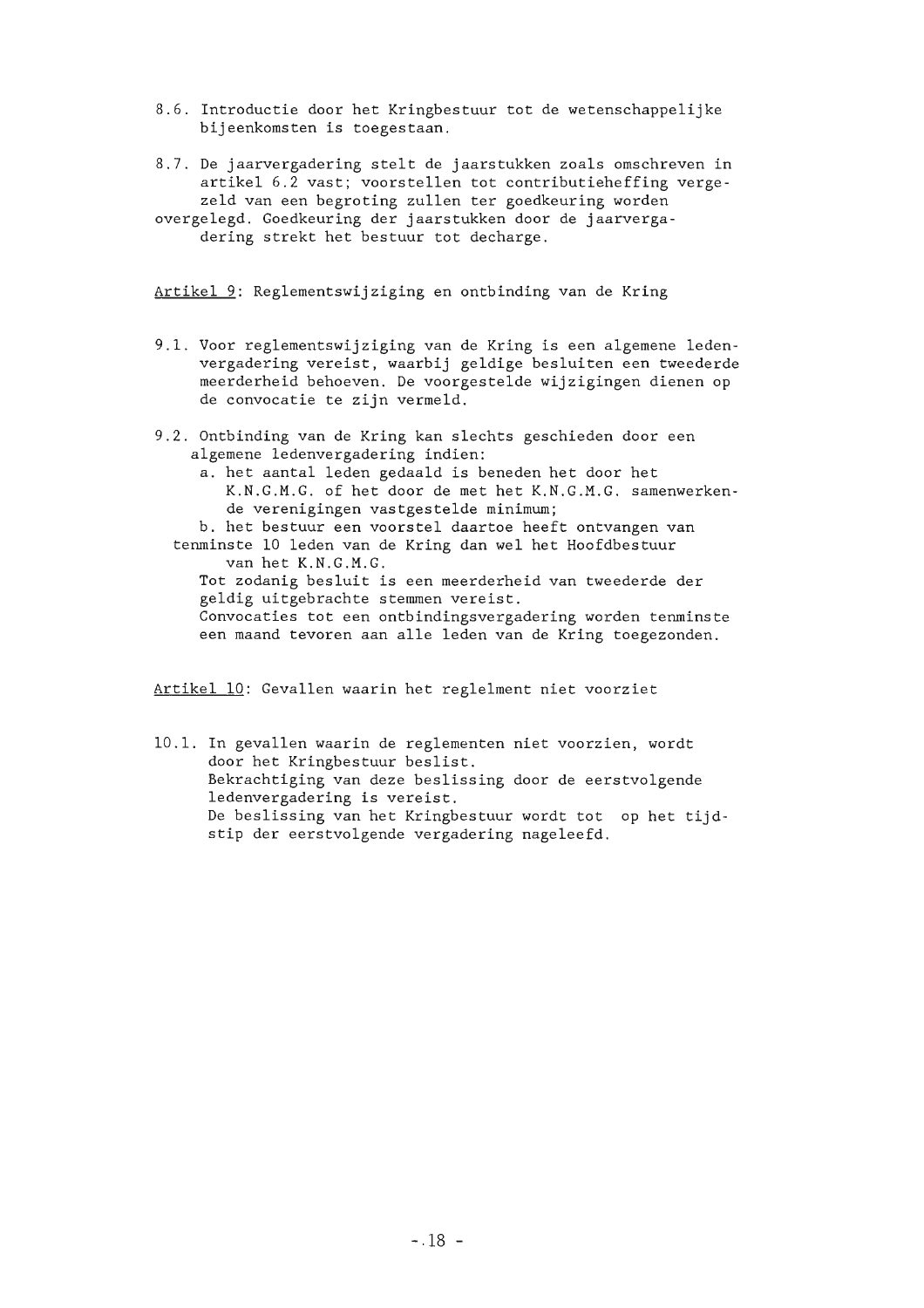Dit is globaal de plaats waar ik, als 4e-jaars student ingenieursgeologie, mij afgelopen zomer bevond. Op stage in de LKAB ijzermijn Malmberget, circa 80 km boven de poolcirkel in Zweden. In januari 1988 werd door het IAESTE (International Association for the Exchange of Students for Technical Experience) een nominatie voor deze stageplaats aangeboden. Ik reageerde hierop om een tweetal redenen. Ten eerste leek dit mij een unieke gelegenheid om veel van wat ik afgelopen jaren op het gebied van de ingenieursgeologie en gesteentemechanica geleerd heb in praktijk te zien. Ten tweede leek het mij leuk om ook eens in een mijn gewerkt te hebben, per slot van rekening staat er op de bul van een Delfts ingenieursgeoloog nog altijd "mijn-ingenieur". En zo reisde ik begin juli, samen met een 3e-jaars student ingenieursgeologie naar het verre noorden. De eerste twee weken (van in totaal twee maanden) heb ik in het ertsverwerkings research laboratorium doorgebracht. Alhoewel dit gedeelte van mijn stage niets met ingenieursgeologie van doen heeft, was het een nuttige ervaring om in een slechts drie jaar oud research lab te werken. Overigens zijn het soort proeven die in het lab gedaan werden nauw verwant met grondmechanische proeven. Zo maakte ik onder andere zeefcurves (zeven, cyclosizer en Malvern, hiermee konden we zeefcurves maken van 1 um). Ook werden dichtheids- en permeabiliteitsmetingen gedaan. In de drie weken die daarop volgden heb ik in de mijn gewerkt. Daar volgde een introductie in het gehele mijnproces. Dit hield in dat ik steeds een paar dagen in een bepaald team werkte, steeds eeen gehele werkcyclus . Wel werd er nadruk gelegd op de voor mij interessante werk-momenten . Een van de meeste interessante teams is bijvoorbeeld het 'drifting-team'. Deze ploeg maakte de transporttunnels en de toegangstunnels naar en in het ertslichaam. Een voorbeeld van zo'n komplete cyclus: de mijnmeet-ploeg zet uit waar de tunnels moeten komen en markeert waar geboord moet worden. Dan komt het drifting-team, dit team boort de schietgaten, laadt deze boorgaten met springstoffen, schiet het gesteente en rijdt het gebroken gesteente uit. Vervolgens wordt eerst het dak geïnspecteerd, zwakke plekken gemerkt en wordt los gesteente omlaag geschoten (eerst met de hand, dan met een scalingmachine). Als laatste stap in de cyclus komt het reinforcingteam, dit team brent rockbolts en spuitbeton aan. Met werk als 'sealing' leer je zwakke plekken in het gesteente en onveilige gedeelten in een tunnel herkennen, voor mij een nuttige ervaring. De laatste drie weken van mijn stage heb ik met de geoloog en de gesteentemechanicus samengewerkt. De geoloog hield zich bezig met het karteren van het gesteente type en discontinuiteiten in het gesteente. Ook vertelde hij waarom de tunnels op bepaalde plaatsen gemaakt zijn en liet ons die gedeelten van de mijn zien waar in het verleden stabiliteits problemen zijn opgetreden (hoe deze zwakke plekken wel, dan wel niet tijdig ontdekt zijn en de gevolgen daarvan) . Met de gesteentemechanicus deed ik onder andere deformatie metingen (distometer, extensometer), boven en naast de holruimten in de mijn (een van de open-stopes waar het hier om ging had de volgende afmetingen: 100 m lang, 70 m breed,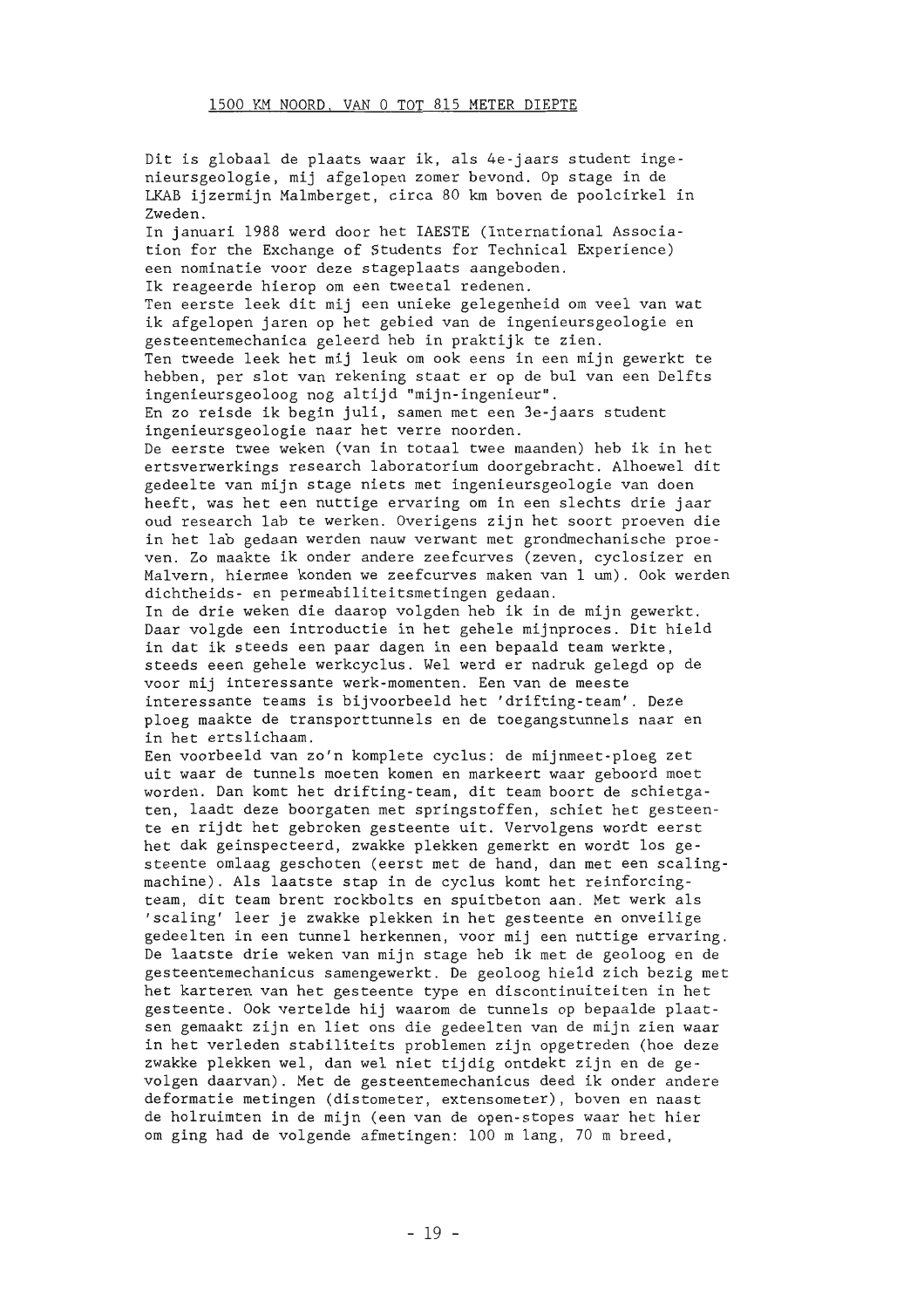100 m hoog) . Er bestond hier onder andere gevaar voor chimney caving. In de tijd dat ik met de gesteentemechanicus werkte kwamen een aantal docenten gesteente -mechanica van de universiteit Lulea naar de mijn. Zij waren met een onderzoek bezig naar deze chimney-caving. Het was zeer leerzaam om met deze mensen de mijn in te gaan. Om een overzicht te krijgen van de deformaties in de tijd, heb ik een computer programma geschreven dat de diverse meetwaarden aan elkaar koppelt en deze grafisch weer geeft

Een gedeelte van de metingen van de gesteentemechanicus werd aan de oppervlakte gedaan, nu om de vibraties ten gevolgde van de blastings te meten. Van de gemeten vibratie intensiteiten moest een kaart worden gemaakte. De bedoeling was om deze kaart te correleren met de subsidence kaart.

Het gesteente waarin de mijn zich bevindt bestaat voor een helft uit "extremely strong, fresh, coarse grained Granite, Pegmatite and fine grained Quartzite, widely spaced joints". Een schitterend gesteente om tunnels in te maken. Het enige probleem met dit gesteente waren de hoge tektonische restspanningen die in het gesteente aanwezig waren. De tweede kategorie gesteenten was een "moderately strong to very weak, fresh to heavely weathered medurn grained Biotite-Chlorite Schist with narrow to extremely narrow spaced joints". Dit gesteente was dus van een beduidende mindere kwaliteit. In dit gesteente waren de joints gedeeltelijk watervoerend en was plaatselijk een groot gedeelte van Biotiet en Chloriet omgezet naar kleimineralen.

Gedurend mijn stage heeft LKAB diverse excursies georganiseerd naar onder andere: Aitik (Europa's grootste open-pit mijn) , Kiruna (de zuster van Malmberget) en de universiteit van Lulea. LKAB steekt veel geld in research. In het bedrijf wordt met veel moderne technieken/materialen gewerkt. Voorbeelden hiervan zijn het glasfiber-reinforced shotcrete, cablebolts (een rockbolt met variabele lengte), het gebruik van televisie-camera boorgatinspectie en crosshole seismics Voor onderzoek naar blasting damage). Veel machines ondergronds zijn computer en/of robot gestuurd.

Ik hoop een beeld te hebben geschetst van wat ik gedurende twee maanden heb gezien en geleerd. Mede door de goede begeleiding van LKAB is de uitdaging om naar het noorden van Zweden te gaan voor mij uitgemond in een zeer rijke ervaring, die ik elke student, die er tijd voor heeft/maakt een stage te lopen, van harte kan aanbevelen.

> W.O. Molendijk student ingenieursgeologie TU-Delft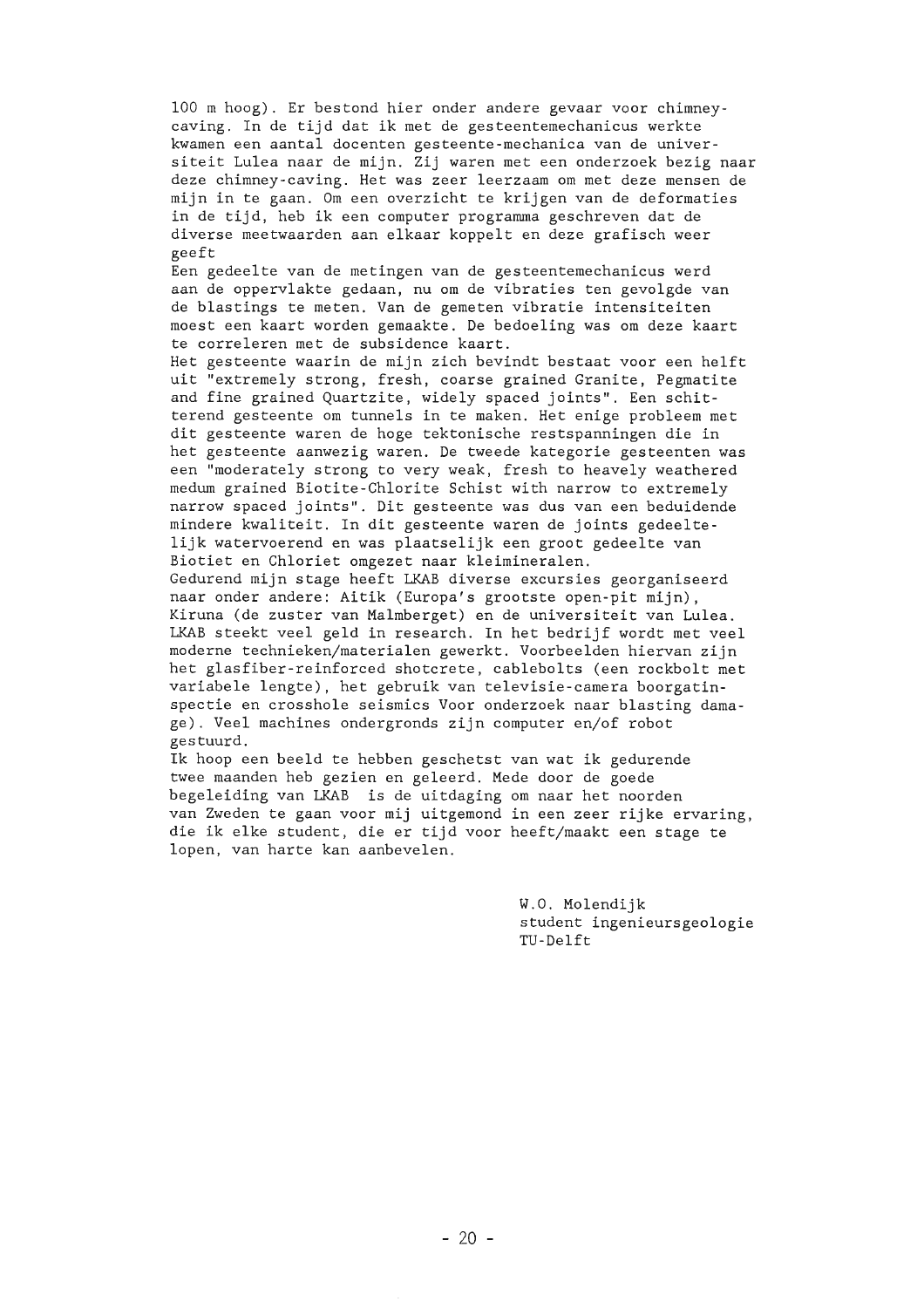BOOK REVIEW: "Ground mechanics in hard rock mining", by M.L. Jeremic (1987). **A.A.** Balkema, Rotterdam, pp. 537. Hfl. 175,--.

In this book the author tries to integrate "theoretical principles, natural phenomena and practical mining engineering". This is in his own words, "a very difficult task". The book contains the following chapters: 1. Concept of stress and strain. 2. Deformation of rocks. 3. Failure of rocks. 4. Strength of rocks. 5. Monitoring of rock structures. 6. Ground conditions. 7. Ground stresses. 8. Mine pillar structures. 9. Open stoping. 10. Artificially supported stope structures. 11. Caving and drawing methods. 12. Combined open/filled structures. 13. External ground support. 14. Internal ground support. 15. Ground stabilization.

In his preface, the author states that he addresses specifically people in ore mining practice. These apparently have been reluctant to accept rock mechanics and still have difficulties with the acceptance of numerical modelling. According to this: "There is still a gap between the results of numerical models and the practical mining situations." The author tries to win the professional mining engineers for rockmechanics, by showing how theoretical principles have been applied to observed, problernatic underground stability phenomena. The author does not mention students. His book seems, nevertheless, the result of lectures given by him to students: he is a professor of rock mechanics and mining engineering at the Laurentian University in Sudbury, Ontario. However, I would not recommend the book as a textbook for students. For this purpose the usage of theory is not evolved enough; the background of derived formula's is aften not explained. In many occasions forrnula's just fall "from the air", and are being applied without any justification of their usage. Nowadays textbooks exist, like Brady and Brown's "Rock Mechanics for underground mining", which are much better suited to introduce students to modern rock mechanics .

As a geologist, I am not completely happy with the treatment of the geology in the book. In chapter 7 ("Ground conditions"), descriptions of some types of ground mass are given, stressing the structural complexity of many ore deposits. The illustations are the best part, the definitions and explanations of the geological structures and discontinuity types are not free from conceptual mistakes. But since the author is not a geologist himself, I think he even has to be complimented for his efforts to stress the importance of geology for mining engineering.

The strength of the book appears to be in the presentation of exarnples of cases of the application of rock mechanic theories. Each chapter promises to be interesting, but closer inspection leaves the reader a bit disappointed. The mere quantity of subjects chosen does not leave enough space for thorough treatment. Often the author gives a summary of facts about the ground conditions, the mining method used, the rock mechanics theory applied and the solution chosen. The book may be regarded as a first reference book on the type of rock mechanics solutions that have been chosen in the past in ore mining. The author has given us a glimpse of his own experience in the field; he would have done better to treat the interaction between geology, mining and rock mechanics more methodically, supplemented with some well chosen and extensively treated case histories .

Peter N.W. Verhoef, Delft.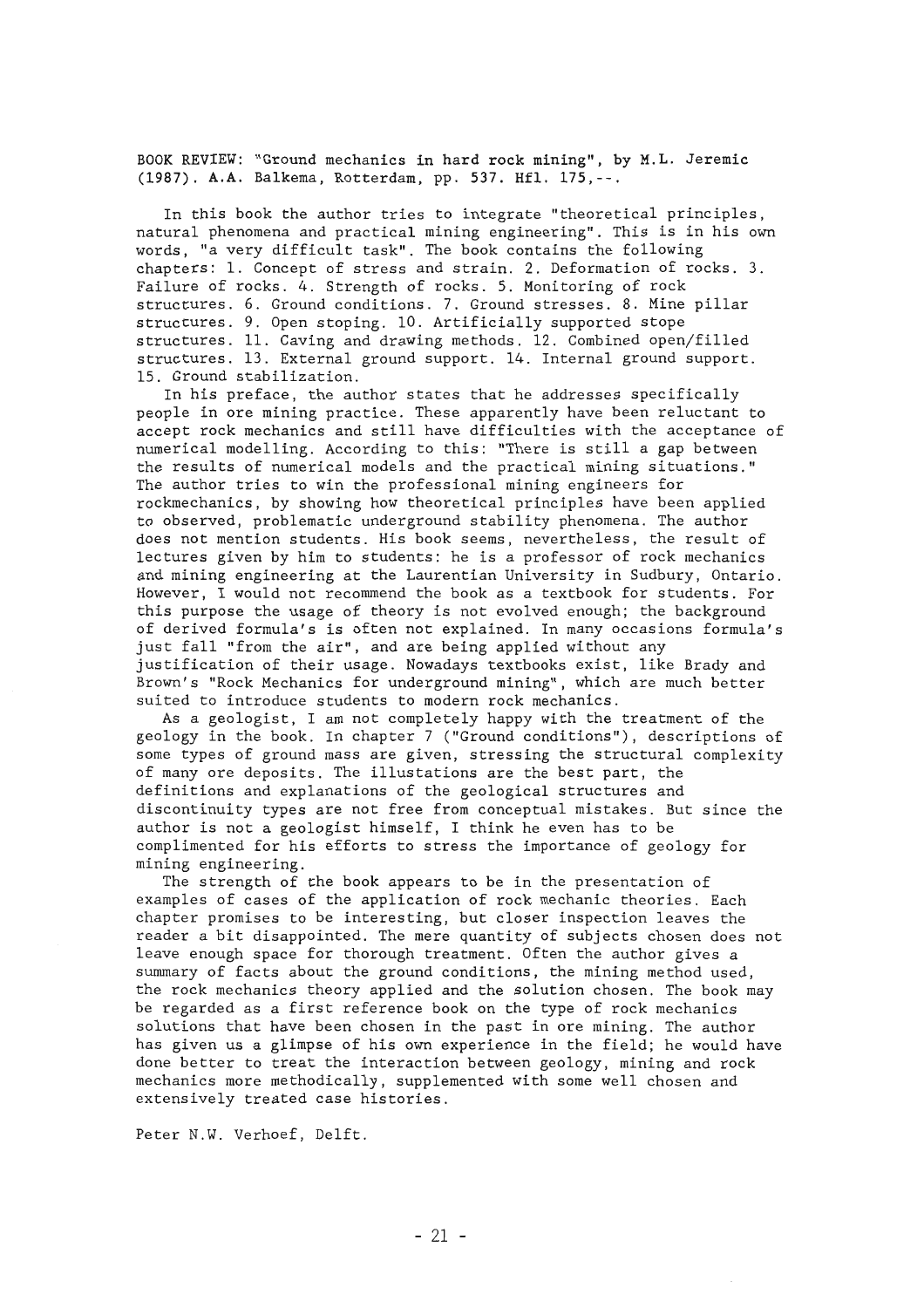CONSULTING ENGINEERING GEOLOGISTS & GEOTECHNICAL ENGINEERS , O M

### **COMMUNICATE with GEOCOM**

FIRST in ENGINEERING GEOLOGY **FOR:** 

### **FEASIBILITY and SITE EVALUATION**

- Desk Studies
- Literature Reviews
- Site Reconnaissance

### **SITE INVESTIGATIONS** & **(HYDRO)GEOLOGY PROJECTS**

- Planning, Contract Documents
- Management
- Supervision, Client's Representative

### **ENGINEERING GEOLOGY**

- (Hydro)geological / Geotechnical Surveys
- Sample Description, Core Logging
- Geophysical lnterpretations

### **CONSULTANCY & TUITION**

- Evaluate Potential Geotechnical Hazards
- Lecturing, Training
- Arbitration

### **GEOTECHNICAL ANALYSIS & DESIGN**

- Soil & Rock Mechanics
- Earthworks, Drainage
- Foundations, Slope Stability

### **REPRESENTATION**

GEOCOM is representative for:

### **géomécanique**

(une division de Technip Géoproduction): Manufacturer of Geophysical Equipment

GEOCOM is a small group of independent engineering geological and geotechnical consultants who provide, on a personal basis, a rapid and efficient service for the needs of the client and his project.

GEOCOM specialises in co-ordinating and improving understanding of engineering. geological and computlng aspects for civil engineering projects.

GEOCOM: Noordeinde 18 a P.O. Box 621 2501 CP The Hague The Netherlands

Tel.: 070 - 650 795/ 455 255 Telex: 34349 palys nl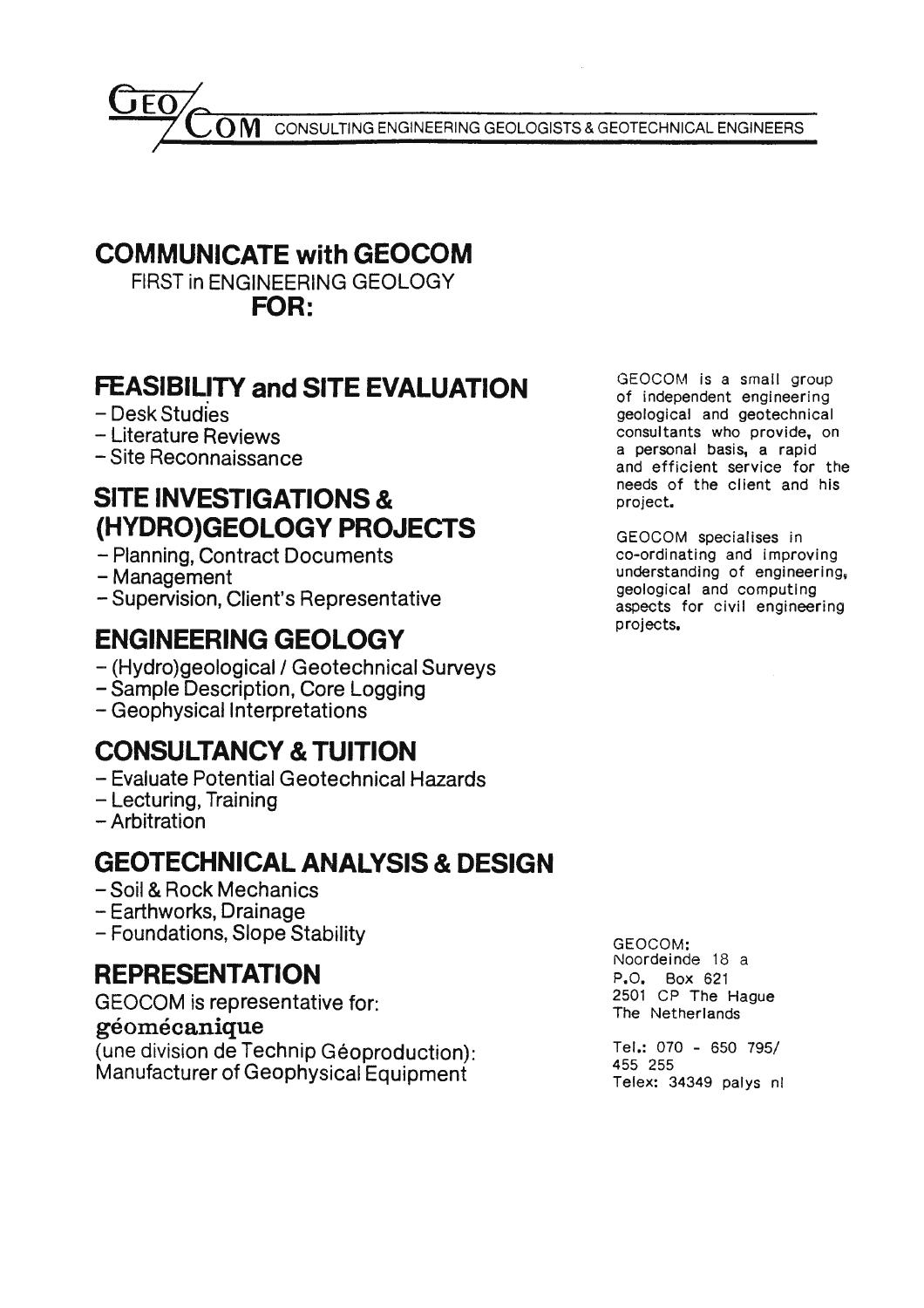Some comments on Maurenbrecher's review of the 9th European Conference on Soil Mechanics and Foundation Engineering in Dublin.

J . D. Nieuwenhuis, Grondmechanica Delft.

During and after reading Maurenbrecher's review in the first Nieuwsbrief of 1988 I could not suppress the feeling that something was definitely wrong either with the reviewed conference or with Maurenbrecher or with both. The review is extremely negative on nearly all elements of the conference: the scope of work, groundwater effects, seems outdated and irrelevant; elements like damage due to groundwater extraction or contaminated groundwater were not considered; the Dutch contributions are only outstanding by their geometrically distorted pictures of dike embankments; the participation of para-statal research institutes and universities seems most regretful and fees for the conference were out of all reasonable bounds.

Having not participated in the conference myself I questioned attendees from Delft Geotechnics whether they felt also that it was all that bad. The general answer was that most conference contributions fitted well within the prescribed scope of work of the different sessions, that other conferences treat subjects like damage assessment and polluted groundwater, that all papers considering dikes or dams contain distored pictures (not just the Dutch ones) and that the conference fees were not excessive compared to comparable conferences.

Without believing that I performed an exhaustive enquiry on the quality of the Dublin Conference I must however state that all conclusions of Maurenbrecher are considered nonsense by our collaborators. I furthermore regret that the reviewer is not mentioning the contribution of Prof . Frans Barends as the Dutch general reporter at the conference.

### Reply by P.M. Maurenbrecher (Delft, University of Technology)

I could not suppress the feeling that something is definitely wrong with Jan Nieuwenhuis' comments. His commentary shows, indeed, a lack of enquiry let alone an exhaustive enquiry. For this reason it is hardly worth replying to considering the subjective and ill-conceived statements it harbours. Firstly the review was a review of the proceedings and not a review of the conference. Secondly, the proceedings do not contain the Dutch general report from Prof.F.Barends.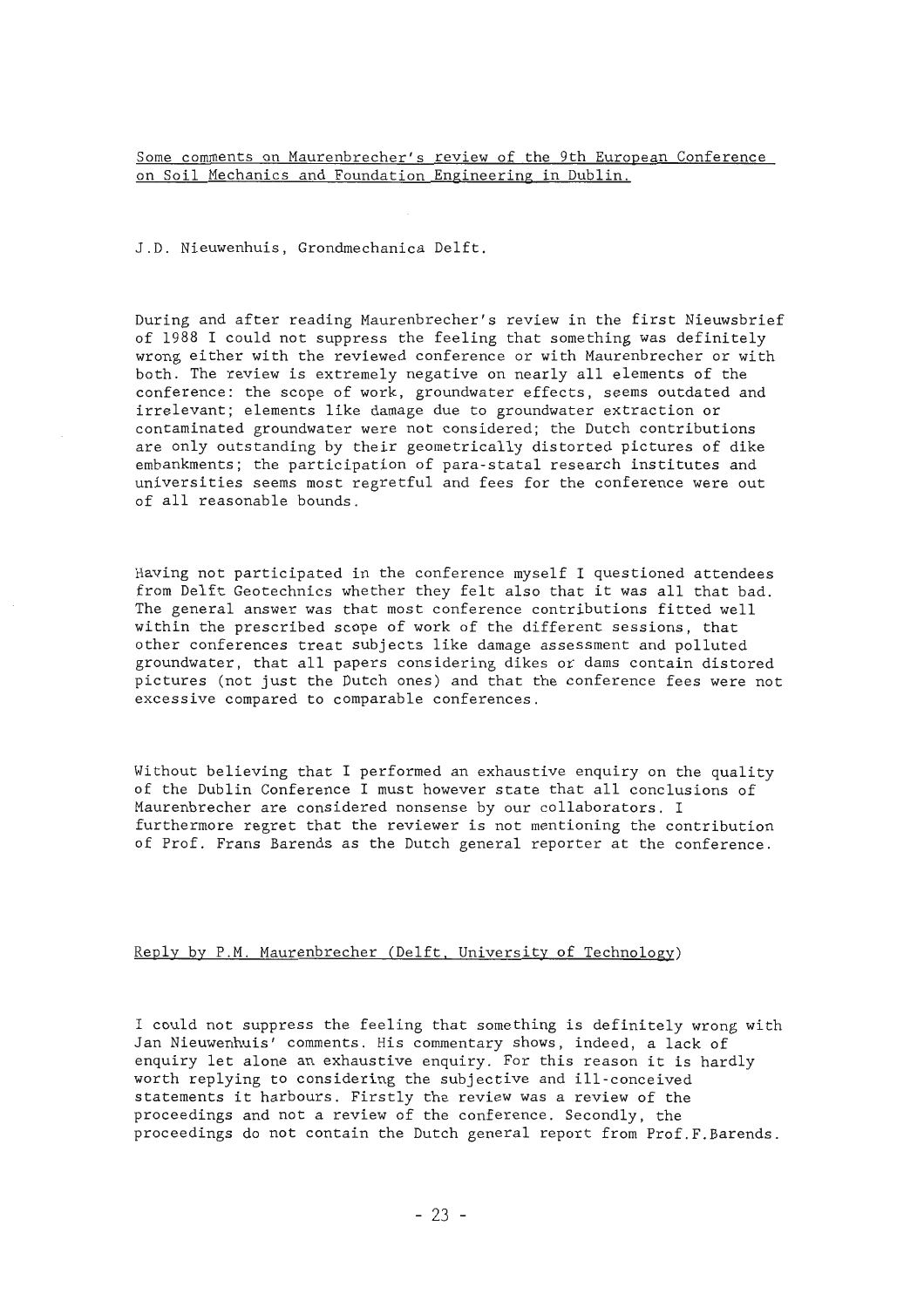As for the remainder of Jan Nieuwenhuis' comments it suggests a typical angry reaction toa few home truths. He knows as well as Ido that the government has laid down the big stick "Publish or Perish" . So long as publications appear and are accepted at recognised conferences or periodicals the research finance is secure. In the last eight years more has been published than all the publications that went before (Michelis et al, 1988). Part of this growth in publication stems from "Publish or Perish" directives. Part stems also from institutions and persons wanting, understandably, to advertise their expertise. Both tend to produce a huge amount of duplication, at least, partial duplication. It were these papers that I had regarded negatively, though in themselves they are all of high callibre. I did however mention a large number of papers as genuine contributions towards groundwater effects in geotechnical engineering.

Alas, I cannot accept Jan Nieuwenhuis' rather superficial statements such as being "extremely negative on nearly all elements of the conference". He should, judging by his own comments, level the accusation at himself.

Ref.: Michelis, P.N.; Toratzidis L.P. & Loumos, B.G. (1988) "Database use for geotechnical studies related to ancient structures" . Eng. Geol. of Ancient Works Monuments & Historical Sites, p. 575-578, Balkema .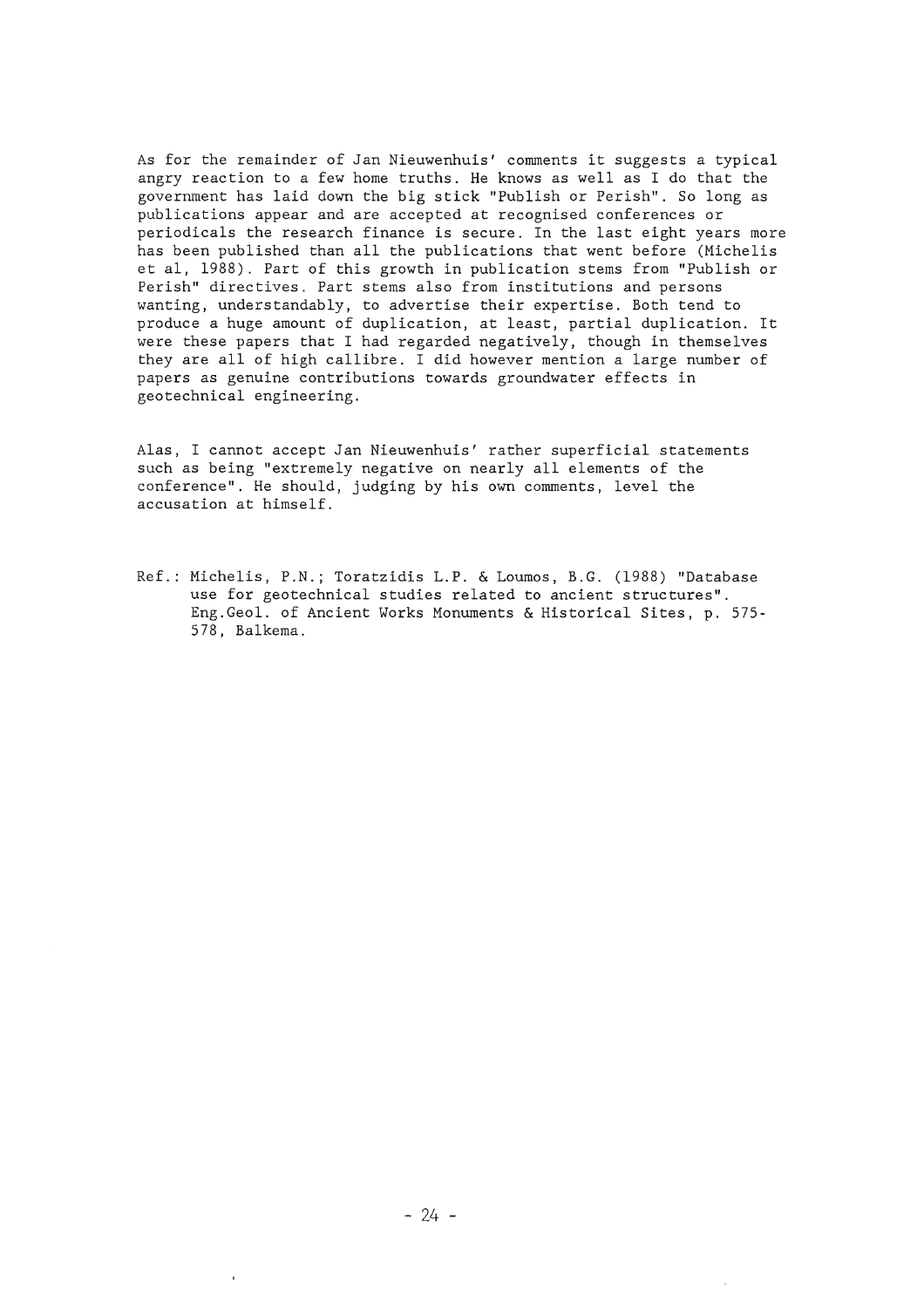1988:

23 November Rock Seminar Meeting: Mathematical simulation of the severely converging galleries at "Les Houilleres de Blanzy, France" by A.M. McConell and Electron microscopy in rock deformation studies by B.K. Smith. Delft, The Netherlands. Delft University of Technology, Faculty of Mining and Petroleum Engineering, Section Engineering Geology, Mijnbouwstraat 120, 2628 RX Delft, The Netherlands, phone 015-782543. 28- 2 December Symosium on Geotechnical Aspects of Restoration and Maintenance of infra-structures and Historical Monuments. Bankok, Thailand. Prof. A.S. Balasubramaniam, Division of Geotechnical and Transportation Engineering, Asian, Institute of Technology, GPO Box 2754, Bangkok, Thailand. 8- 9 December 1st Indian Geotextiles Conference. Bombay, India . Dr. J. N. Mandal, Organising Secretary, FIGC-88, Civil Engineering Dept. I.I.T., Powai, Bombay-400 076, India. 12-14 December 2nd Int. Conf . on Geomechanics in Tropical Soils. Singapore. **Topics:** Characterisation, indentification and classification of tropical soils; Engineering properties; stability of slopes and excavations; Foundations of buildings; Construction of dams, roads, airfields, harbours and land reclamation Engr. John S. Y. Tan, 2 ICOTS Conference, 150 Orchard Road 07-14, Orchard plaza, Singapore 0923. 14 December Rock Mechanics Seminar: The collapse of an ancient building stone mine in Valkenburg, Limburg by Prof. D.G. Price . Delft, The Netherlands. Delft University of Technology, Faculty of Mining and Petroleum Engineering, Section Engineering Geology, Mijnbouwstraat 120, 2628 RX Delft, The Netherlands, phone 015-782543.

#### 1989:

25 January Rock Mechanics Seminar. Delft, The Netherlands . Delft University of Technology, Faculty of Mining and Petroleum Engineering, Section Engineering Geology, Mijnbouwstraat 120, 2628 RX Delft, The Netherlands, phone 015-782543.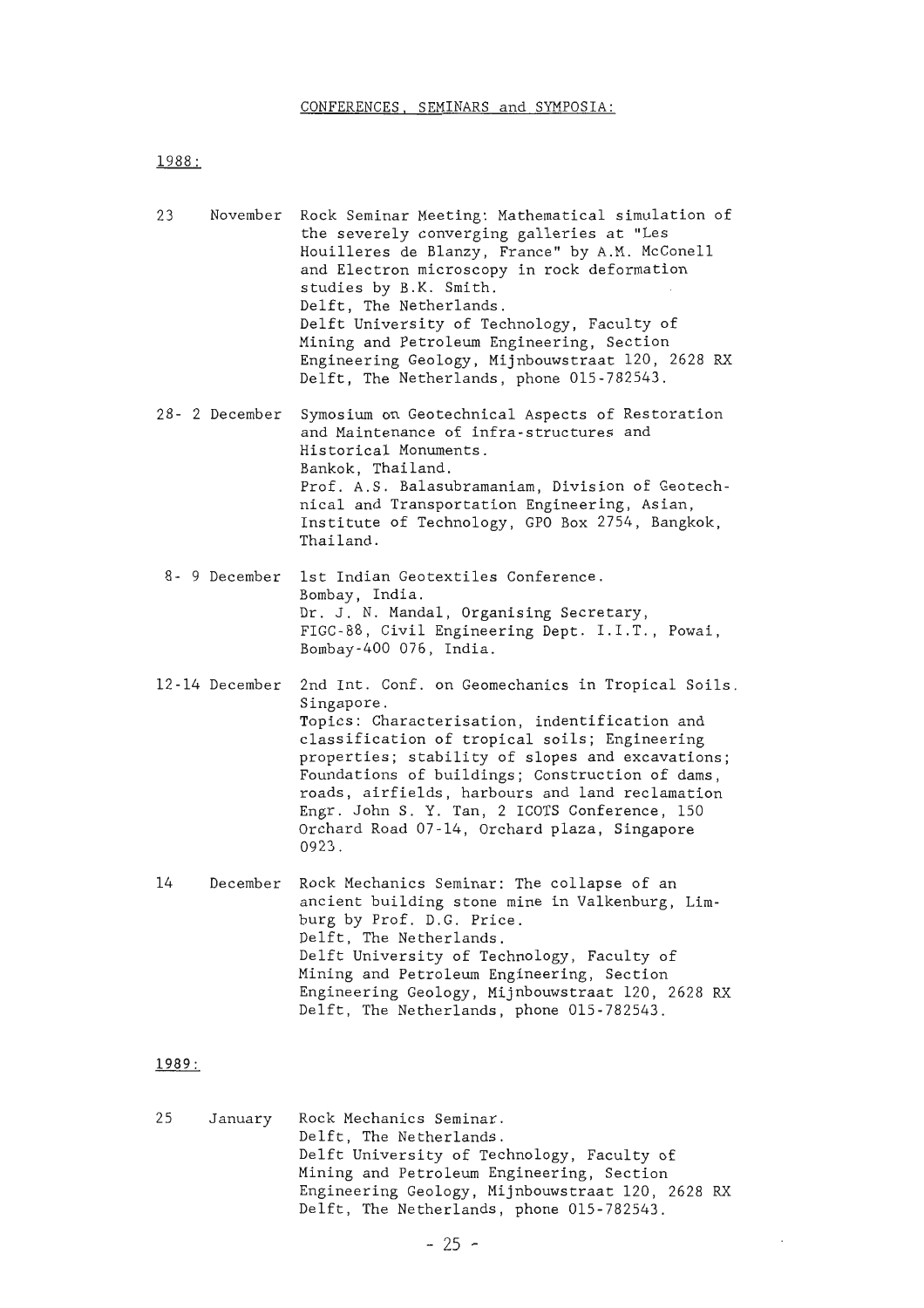|           | 7-10 February | Int. Conf. on Tunneling and Micro-Tunneling in<br>Soft Ground.<br>Paris. France.<br>Topics: Recent soft soil tunneling techniques;<br>Micro-tunneling techniques; Instrumentation and<br>field observation; Model and design methodes.<br>Colloque International "Tunnels et Micro-<br>tunnels", ENPC/DFCAI - Department International,<br>28 rue des Saints-Peres 75007, Paris, France.                                                                                                                                                                                                 |
|-----------|---------------|------------------------------------------------------------------------------------------------------------------------------------------------------------------------------------------------------------------------------------------------------------------------------------------------------------------------------------------------------------------------------------------------------------------------------------------------------------------------------------------------------------------------------------------------------------------------------------------|
| 22        | February      | Rock Mechanics Seminar.<br>Delft, The Netherlands.<br>Delft University of Technology, Faculty of<br>Mining and Petroleum Engineering, Section<br>Engineering Geology, Mijnbouwstraat 120, 2628 RX<br>Delft, The Netherlands, phone 015-782543.                                                                                                                                                                                                                                                                                                                                           |
|           | 13-17 March   | Int. Symp. on Frost in Geotechnical Engineering.<br>Helsinki, Finland.<br>Finnish Geotechnical Society-FGE89, Seppo Saare-<br>lainen, c/o VTT, Geotechnical Lab., SF-021150<br>Espoo, Finland.                                                                                                                                                                                                                                                                                                                                                                                           |
| 22        | March         | Rock Mechanics Seminar.<br>Delft, The Netherlands.<br>Delft University of Technology, Faculty of<br>Mining and Petroleum Engineering, Section<br>Engineering Geology, Mijnbouwstraat 120, 2628 RX<br>Delft, The Netherlands, phone 015-782543.                                                                                                                                                                                                                                                                                                                                           |
|           | $3 - 5$ April | Conf. of Geotechical Instrumentation in Civil<br>Engeneering Projects.<br>London, England.<br>Topics: Earthworks and retaining walls; Buil-<br>dings, Landslides and slopes; Offshore; Tunnels<br>and underground chambers; Buried services; Dams.<br>Instution of Civil Engineers, 1-7 Great George<br>Street, London SW1 P 3AA England.                                                                                                                                                                                                                                                |
| 19        | April         | Rock Mechanics Seminar.<br>Delft, The Netherlands.<br>Delft University of Technology, Faculty of<br>Mining and Petroleum Engineering, Section<br>Engineering Geology, Mijnbouwstraat 120, 2628 RX<br>Delft, The Netherlands, phone 015-782543.                                                                                                                                                                                                                                                                                                                                           |
| 15-17 May |               | 2nd. Int. Symp. on Environmental Geotechnology.<br>Shanghai, China.<br>Topics: Effect of toxic and nucular wastes on<br>soil/rock; Soil-water-gas interaction; Land-<br>slides, subsidence and sinkhole; Landfill<br>contol systems; Ground improvement techniques;<br>Groundwater contamination; Expert systems;<br>Sampling and testing; Durability and protection<br>of pavements and geostructural members in<br>hazardous conditions.<br>Prof. Sibel Pamukcu, Dept. of Civil Engineering,<br>Lehigh University, Bldg 13, Bethlehem, Pennsyl-<br>vania 18015 USA, Tel: 215 758-3220. |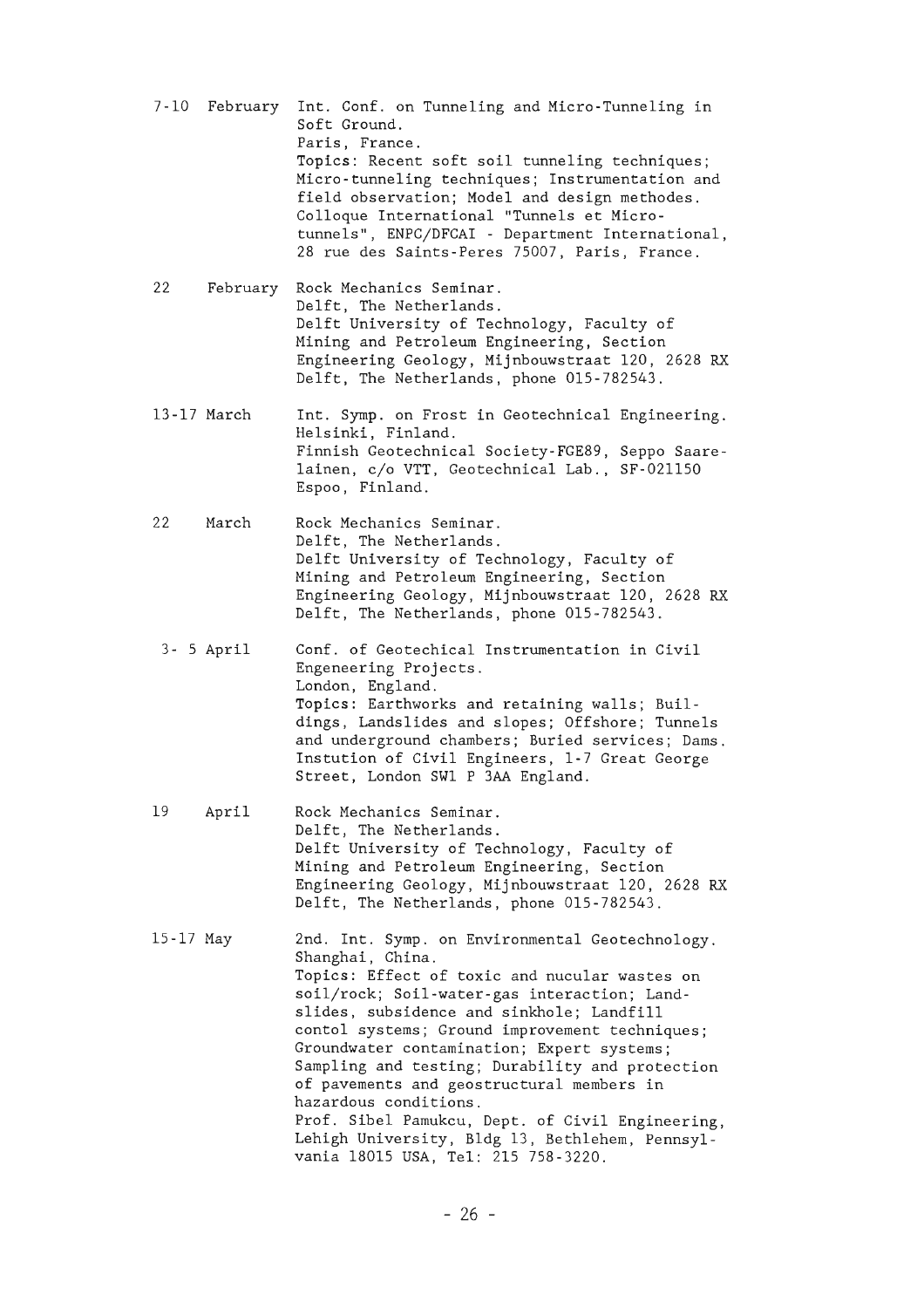| 22-26 May  |             | 8th. Int. Strata Control Conference.<br>Dusseldorf, F.R. Germany<br>8. IGDT, Stein kohlen bergbauverein, 4300 Essen<br>13, F.R. Germany.                                                                                                                                                                          |
|------------|-------------|-------------------------------------------------------------------------------------------------------------------------------------------------------------------------------------------------------------------------------------------------------------------------------------------------------------------|
| 25-28 June |             | Int. Conf. on Storage of Gasses in Rock Caverns.<br>Trondheim, Norway.<br>The Norwegian Institute of Technology, Studies<br>Administration, N-7034 Trondheim, Norway.                                                                                                                                             |
| 26-28 June |             | Int. Conf. on Engineering Geology in Tropical<br>terrains.<br>Selangor Darul Ehsan, Malaysia.<br>Topics: Various eengineering geologic aspects and<br>problems specifically related to tropical<br>terrains.<br>Dept. of Geology, Universiti Kebangsaan Malaysia,<br>43600 Bangi, Selangor Darul Ehsan, Malaysia. |
|            | 13-18 Agust | 12th. Int. Conf. on Soilmechanics and Foundation<br>Engineering.<br>Rio de Janeiro, Brazil.<br>Dr. L.J. de Moraes, 12th ICSMFE, Caixa Postal,<br>1559, 20.001-Rio de Janeiro, R.J. Basil.                                                                                                                         |
|            |             | 30- 2 September Symposium on Rock at Great Depth.<br>Pau, France.<br>Topics: Mechanical behaviour; Laboratory and<br>in-situ testing; Methods of Analysis.<br>ELF Aquitaine, CSTCS-Bat.LS, F. 64018 Pau Cedex,<br>France.                                                                                         |
|            |             | 4- 7 September Int. Chalk Symposium.<br>Brighton, England.<br>Topics: General; Costruction; Hydrology;<br>Petroleum Engineering.<br>Dr. R.N. Mortimore, Int. Chalk Symposium, Dept.<br>of Civil Engineering, Brighton Polytechnic,<br>Brighton BN2 4GJ, U.K.                                                      |
|            |             | 10-14 September Conf. on Quaternary Engineering Geology.<br>Edinburg, Scotland.<br>Dr. J.A. Little, Dept. of Civil Engineering,<br>Heriot-Watt University, Edinburg EH14 4AS,<br>Scotland.                                                                                                                        |
| 1990:      |             |                                                                                                                                                                                                                                                                                                                   |

6-10 August 6th. Int. Congress of the IAEG. Amsterdam, The Netherlands. Dr. L. Primel, Secretary General IAEG, Laboratoire Central des Fonts et Chausees, 58 Boulevard Lefebre, 75732 Paris Cedex 15,France. Tlx: LCPARI 200361 F.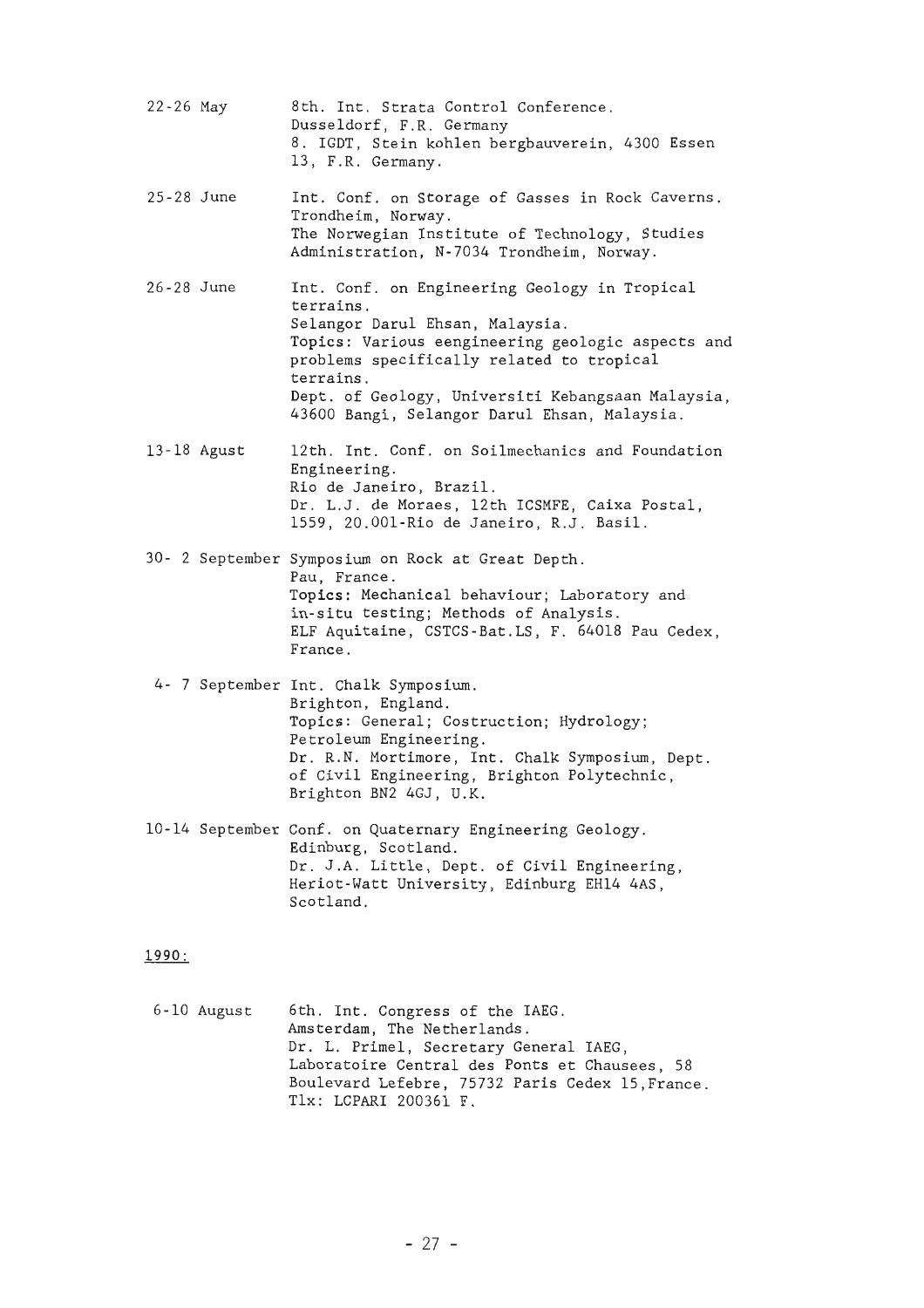

### INTERNATIONAL CHALK SYMPOSIUM

### INTERNATIONAL CHALK SYMPOSIUM

### Brighton Polytechnic, 4 - 7 September 1989

In 1966 the Institution of Civil Engineers held a major conference on Chalk Earthworks and Foundations. This was followed by key papers on foundations (Ward, Burland and Gallois, 1968; Wakeling, 1970) and then in the 1970's the problems of Chalk Earthworks received considerable attention. In France, where similar Chalk engineering problems had been encountered, two multidisciplinary meetings were held, La Craie, 1973 and 1975. Also in 1975, Jenner and Burfitt presented a significant paper at the Southern Association of the ICE meeting held at Brighton. For earthworks in Chalk several specifications have been devised and developed reflecting the difficulty in both identifying and predicting behaviour of different types of Chalk. During this same period a major review on piling in Chalk has been undertaken by CIRIA.

Despite the apparent wealth of publications on the Chalk the view expressed at the 1966 Conference still holds good.

 $". . .$ it was a dangerous assumption among many people, including engineers that the Chalk was a uniform material, . . even geologists tended to view Chalk as one material, apart from the basic classification of Upper, Middle and Lower. Mr. D.C. Heath, Chief Resident Engineer, High Wycombe By-pass, 1966. p.94).

In the 1970's and 80's research by geologists has identified a new stratigraphy capable of a high degree of resolution allowing analysis of engineering properties within and between projects. Research has also provided a new understanding of how the Chalk formed and new methods of analysing lexture in relation to physical properties. Much new information comes from the exploration of Chalk reservoirs in the North Sea (Ekofisk, Hod, Tor and Dan-Fields) and the techniques and lessons learnt have yet to be widely considered in the context of onshore engineering.

Chalk hydrogeology has also been developing through the 1970's and 80's to the point where a major publication is required to summarise the advances. Again, many of the techniques of investigation will have a wider application to engineering.

It has become abundantly clear that the time is ripe for a symposium to review the state of the art and this multidisciplinary Chaik Symposium was conceived to allow an exchange of ideas and practices across the disciplines. Brighton is chosen as the venue as it is within easy access of well exposed and recently researched Chalk in sea-cliffs, quarries and engineering works including the Channel Tunnel and major new trunk roads through the Chalk and these will be visited during the Symposium.

An underlying common thread to all the areas of investigation is the need to dentify and explain the variations in material and rock mass properties. The great variety of research information generated in the last two decades and the .<br>coincidence of some major engineering projects on the Chalk makes it an appropriate time to hold this Symposium.

> Conference Chairman: J. B. Burland DSc(Eng) FEng FICE MIStructE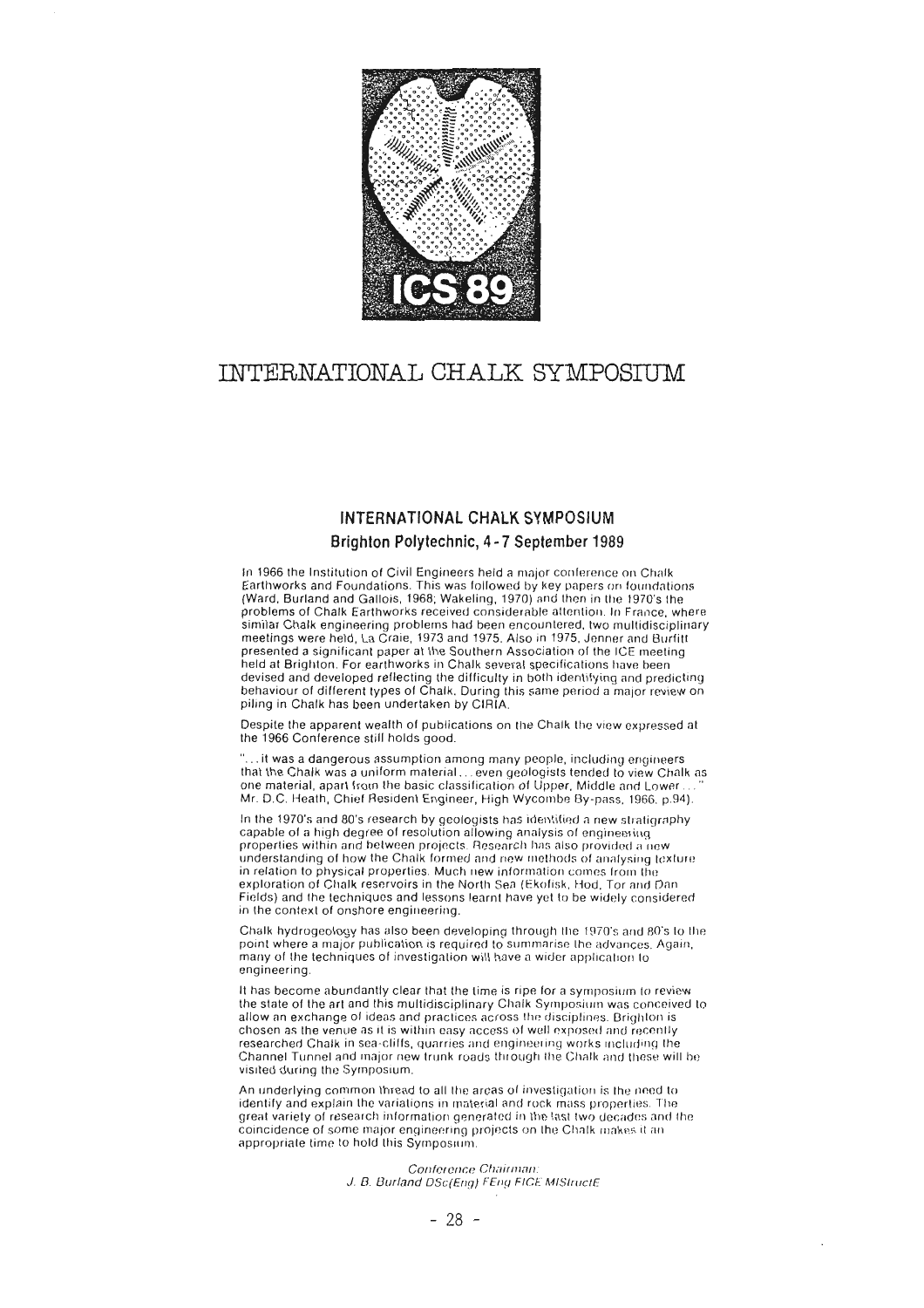### **BRIGHTON POLYTECHNIC 4th-7th SEPTEMBER 1989**

**Co-sponsored by: Institution of Civil Engineers Institution of Geologists British Geotechnical Society** 

### **CALL FOR PAPERS**

#### **Topics**

Original papers are invited trom both researchers and practitioners on the following topics:

### **Genera!**

- (i) Material and mass properties
- (ii) Ground and reservoir investigation
- (iii) Laboratory and in-situ testing
- (iv) Methods of classification

#### **Constructlon**

- (i) Foundations
- (ii) Geotechnical processes
- (iii) Underground excavations
- (iv) Surface excavations
- (v) Earthworks
- (vi) Groundwater (soakaways etc.)

#### **Hydrogeology**

- (i) Characteristics of chalk aquifers
- (ii) Water resources
- (iii) Pollution

### **Petroleum Engineering**

- (i) Characteristics of chalk reservoirs
- (ii) ldentification of chalk types and properties from wire-line logs
- (iii) Specialist testing

The topics listed are not intended to be exclusive, others will be considered.

#### **ABSTRACTS**

Prospective authors are asked to submit two copies of an abstract in English (no more than 250 words) and indicate within which topic area the proposed paper is intended.

The last date for receipt of abstracts is 1st September 1988 and papers would be expected by 1st March 1989.

#### **COMMERCIAL EXHIBITION**

A commercial exhibition will be held at the venue where there is space tor both inside and outside demonstrations.